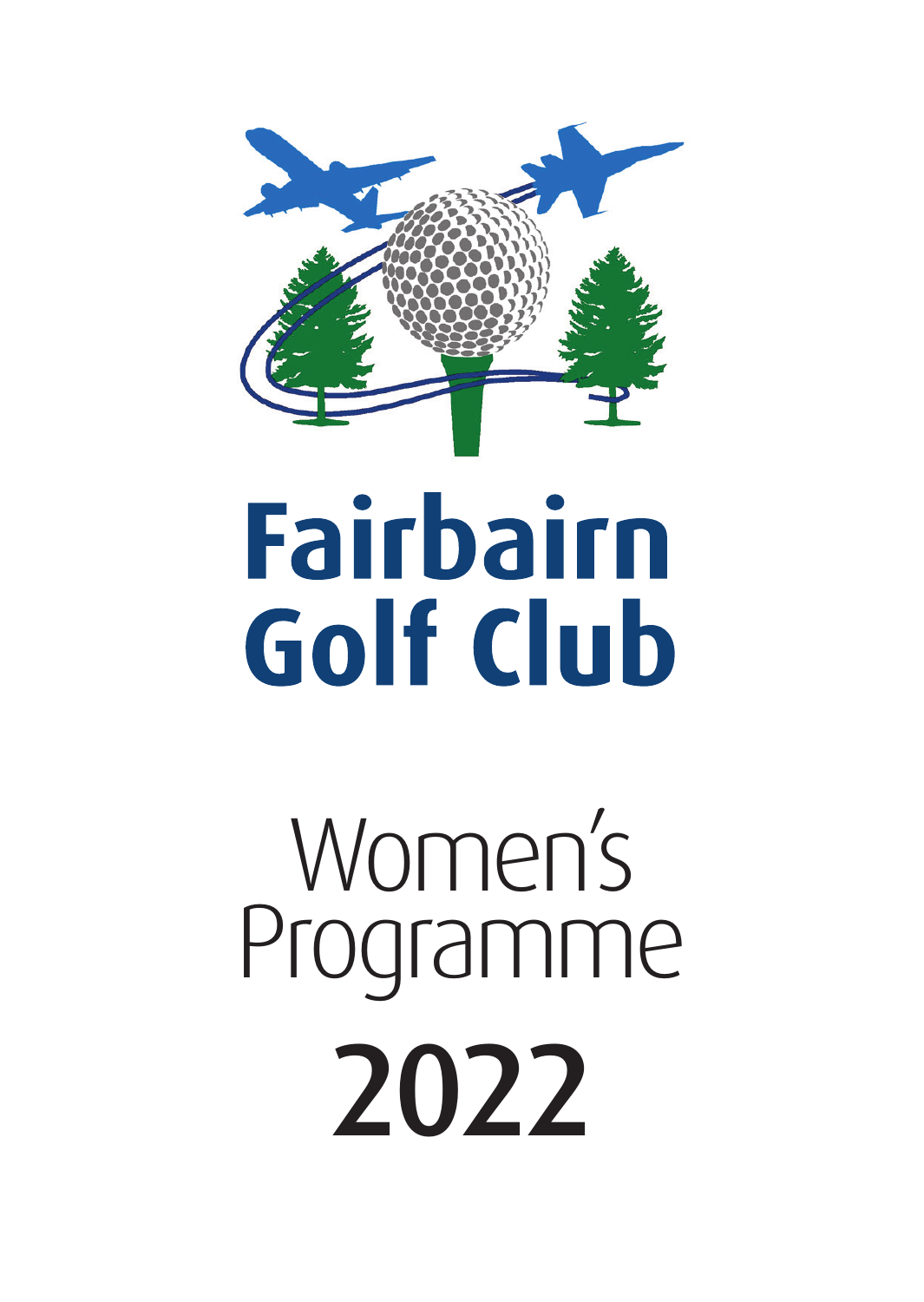# **Calendar for year 2022 (Australia)**

| Januarv |  |  |                      |  |   |                |  |  |  |  |
|---------|--|--|----------------------|--|---|----------------|--|--|--|--|
| м       |  |  | T W T F S            |  |   | $\mathsf{s}$   |  |  |  |  |
|         |  |  |                      |  | 1 | $\mathfrak{D}$ |  |  |  |  |
|         |  |  | 3 4 5 6 7 8 9        |  |   |                |  |  |  |  |
|         |  |  | 10 11 12 13 14 15 16 |  |   |                |  |  |  |  |
|         |  |  | 17 18 19 20 21 22 23 |  |   |                |  |  |  |  |
|         |  |  | 24 25 26 27 28 29 30 |  |   |                |  |  |  |  |
| 31      |  |  |                      |  |   |                |  |  |  |  |

| <b>February</b>             |                              |                      |  |  |               |  |  |  |  |  |
|-----------------------------|------------------------------|----------------------|--|--|---------------|--|--|--|--|--|
| M                           | w<br>s<br>- F<br>s<br>т<br>т |                      |  |  |               |  |  |  |  |  |
| - 5<br>6<br>$1 \t2 \t3 \t4$ |                              |                      |  |  |               |  |  |  |  |  |
| $\overline{7}$              | 8                            |                      |  |  | 9 10 11 12 13 |  |  |  |  |  |
|                             |                              | 14 15 16 17 18 19 20 |  |  |               |  |  |  |  |  |
|                             |                              | 21 22 23 24 25 26 27 |  |  |               |  |  |  |  |  |
| 28                          |                              |                      |  |  |               |  |  |  |  |  |

| March |   |                      |              |            |               |   |  |  |  |
|-------|---|----------------------|--------------|------------|---------------|---|--|--|--|
| м     | т | W                    | $\mathbf{r}$ | <b>F</b> S |               | s |  |  |  |
|       | 1 | $2 \times 4$         |              |            | - 5           | 6 |  |  |  |
|       | 8 |                      |              |            | 9 10 11 12 13 |   |  |  |  |
|       |   | 14 15 16 17 18 19 20 |              |            |               |   |  |  |  |
|       |   | 21 22 23 24 25 26 27 |              |            |               |   |  |  |  |
|       |   | 28 29 30 31          |              |            |               |   |  |  |  |

| April |  |                                  |   |              |                  |    |  |  |  |
|-------|--|----------------------------------|---|--------------|------------------|----|--|--|--|
| м     |  | W                                | т | - F          | s                | s  |  |  |  |
|       |  |                                  |   | $\mathbf{1}$ | $2 \overline{3}$ |    |  |  |  |
| 4     |  | 5 6 7 8                          |   |              | -9               | 10 |  |  |  |
| 11    |  | 12    13    14    15    16    17 |   |              |                  |    |  |  |  |
|       |  | 18 19 20 21 22 23 24             |   |              |                  |    |  |  |  |
|       |  | 25 26 27 28 29 30                |   |              |                  |    |  |  |  |

| Mav |      |   |              |                      |    |   |  |  |  |  |
|-----|------|---|--------------|----------------------|----|---|--|--|--|--|
| м   | τ.   | W | $\mathbf{r}$ | - F                  | S. | s |  |  |  |  |
|     |      |   |              |                      |    |   |  |  |  |  |
|     |      |   |              | 2 3 4 5 6 7          |    | 8 |  |  |  |  |
| q   |      |   |              | 10 11 12 13 14 15    |    |   |  |  |  |  |
|     |      |   |              | 16 17 18 19 20 21 22 |    |   |  |  |  |  |
|     |      |   |              | 23 24 25 26 27 28 29 |    |   |  |  |  |  |
| 30  | - 31 |   |              |                      |    |   |  |  |  |  |

| June |  |             |                      |       |                |     |  |  |  |
|------|--|-------------|----------------------|-------|----------------|-----|--|--|--|
| м    |  | W           | $^{\circ}$           | $F_S$ |                | -S  |  |  |  |
|      |  |             | $1 \t2 \t3$          |       | $\overline{4}$ | - 5 |  |  |  |
|      |  |             | 6 7 8 9 10 11 12     |       |                |     |  |  |  |
|      |  |             | 13 14 15 16 17 18 19 |       |                |     |  |  |  |
|      |  |             | 20 21 22 23 24 25 26 |       |                |     |  |  |  |
|      |  | 27 28 29 30 |                      |       |                |     |  |  |  |

| Julv |                 |                                  |  |       |               |    |  |  |  |
|------|-----------------|----------------------------------|--|-------|---------------|----|--|--|--|
| M    |                 | w                                |  | F     | s             | s  |  |  |  |
|      |                 |                                  |  | 1     | $\mathcal{P}$ | 3  |  |  |  |
| 4    | $5\overline{)}$ |                                  |  | 6 7 8 | 9             | 10 |  |  |  |
| 11   |                 | 12    13    14    15    16    17 |  |       |               |    |  |  |  |
| 18   |                 | 19 20 21 22 23 24                |  |       |               |    |  |  |  |
|      |                 | 25 26 27 28 29 30 31             |  |       |               |    |  |  |  |

| M              |          | w | т       | Е |                      | s              | ı  |
|----------------|----------|---|---------|---|----------------------|----------------|----|
| $\overline{1}$ |          |   | 2 3 4 5 |   | 6                    | $\overline{7}$ |    |
| 8              |          |   |         |   | 9 10 11 12 13 14     |                |    |
|                |          |   |         |   | 15 16 17 18 19 20 21 |                | ı. |
|                |          |   |         |   | 22 23 24 25 26 27 28 |                | 1! |
|                | 29 30 31 |   |         |   |                      |                | フ  |

| September |             |   |   |                   |    |      |  |  |  |
|-----------|-------------|---|---|-------------------|----|------|--|--|--|
| м         |             |   |   | Е                 | s  | s    |  |  |  |
|           |             |   | 1 | 2 <sub>3</sub>    |    |      |  |  |  |
| 5.        | 6           | 7 | 8 | 9                 | 10 | - 11 |  |  |  |
| $12-12$   |             |   |   | 13 14 15 16 17 18 |    |      |  |  |  |
| 19        |             |   |   | 20 21 22 23 24 25 |    |      |  |  |  |
|           | 26 27 28 29 |   |   | - 30              |    |      |  |  |  |

| October |                  |                      |  |  |   |               |  |  |  |  |
|---------|------------------|----------------------|--|--|---|---------------|--|--|--|--|
| м       | w<br>F<br>s<br>T |                      |  |  |   |               |  |  |  |  |
|         |                  |                      |  |  | 1 | $\mathcal{P}$ |  |  |  |  |
|         |                  | 3 4 5 6 7 8          |  |  |   | 9             |  |  |  |  |
|         |                  | 10 11 12 13 14 15 16 |  |  |   |               |  |  |  |  |
| 17      |                  | 18 19 20 21 22 23    |  |  |   |               |  |  |  |  |
|         |                  | 24 25 26 27 28 29 30 |  |  |   |               |  |  |  |  |
| Z1      |                  |                      |  |  |   |               |  |  |  |  |

| November |          |                      |    |         |               |   |  |  |  |  |
|----------|----------|----------------------|----|---------|---------------|---|--|--|--|--|
| M        |          | w                    | т. | - F     | s             | s |  |  |  |  |
|          |          |                      |    | 2 3 4 5 |               | 6 |  |  |  |  |
| 7        | 8        |                      |    |         | 9 10 11 12 13 |   |  |  |  |  |
|          |          | 14 15 16 17 18 19 20 |    |         |               |   |  |  |  |  |
|          |          | 21 22 23 24 25 26 27 |    |         |               |   |  |  |  |  |
|          | 28 29 30 |                      |    |         |               |   |  |  |  |  |

| December       |  |   |       |                      |                |       |  |  |  |  |
|----------------|--|---|-------|----------------------|----------------|-------|--|--|--|--|
| м              |  | w | т     | F                    | s              | s     |  |  |  |  |
|                |  |   | 1     | $\overline{2}$       | $\overline{3}$ |       |  |  |  |  |
| 5 <sub>1</sub> |  |   | 6 7 8 | 9 <sub>10</sub>      |                | $-11$ |  |  |  |  |
| $12-12$        |  |   |       | 13 14 15 16 17 18    |                |       |  |  |  |  |
|                |  |   |       | 19 20 21 22 23 24 25 |                |       |  |  |  |  |
|                |  |   |       | 26 27 28 29 30 31    |                |       |  |  |  |  |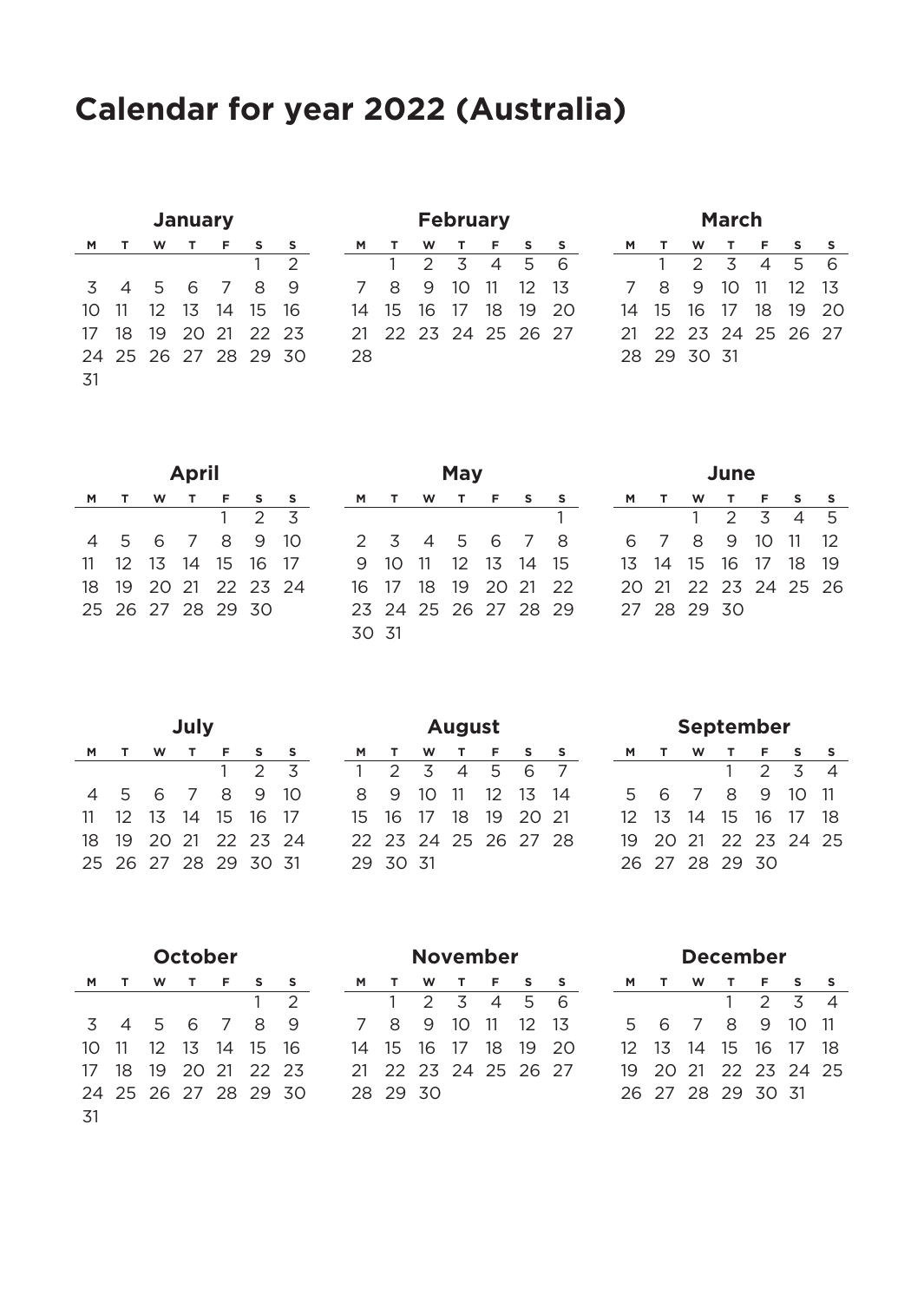

**Laverton Avenue, Fairbairn ACT PO Box 1535, Fyshwick ACT 2609 Phone: (02) 6257 9000**  Fax: (02) 6257 9099

OFFICE BEARERS: Women's President Kay Ferguson Women's Captain Joy Rickert Treasurer Mary-Ann Wall

Email: manager@fairbairngolfclub.com.au Web address: www.fairbairngolfclub.com.au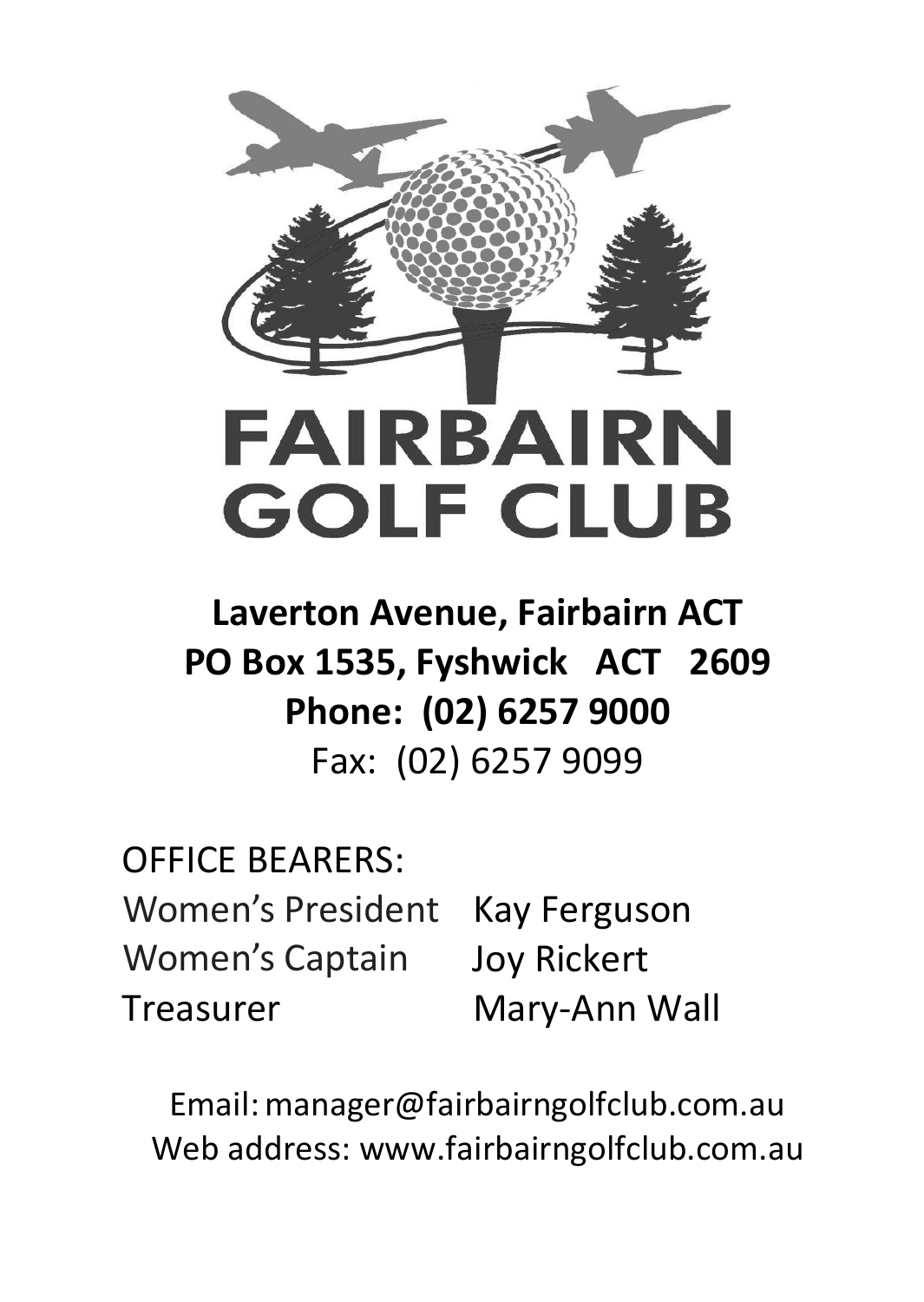## **February 2022**

| Sat | 5. |              | Women Stroke - Monthly Medal<br>Start Eclectic/Birdies/Chip-ins/Putting |  |
|-----|----|--------------|-------------------------------------------------------------------------|--|
| Mon |    |              | Women Stroke - Monthly Medal<br>Start Eclectic/Birdies/Chip-ins/Putting |  |
| Sat | 12 | Mixed        | Canadian Foursomes Medley                                               |  |
| Mon | 14 | Women        | Stableford                                                              |  |
| Sat | 19 | Women Stroke |                                                                         |  |
| Mon | 21 | Women Stroke |                                                                         |  |
| Sat | 26 |              | Women Stableford - Kangaroo Cup #1                                      |  |
| Mon | 28 | Women        | Stableford - Kangaroo Cup #1                                            |  |

*Wed 2, 9, 16 & 23 Mixed Stableford Medley Sun 6, 13, 20 & 27 Mixed Stableford Medley*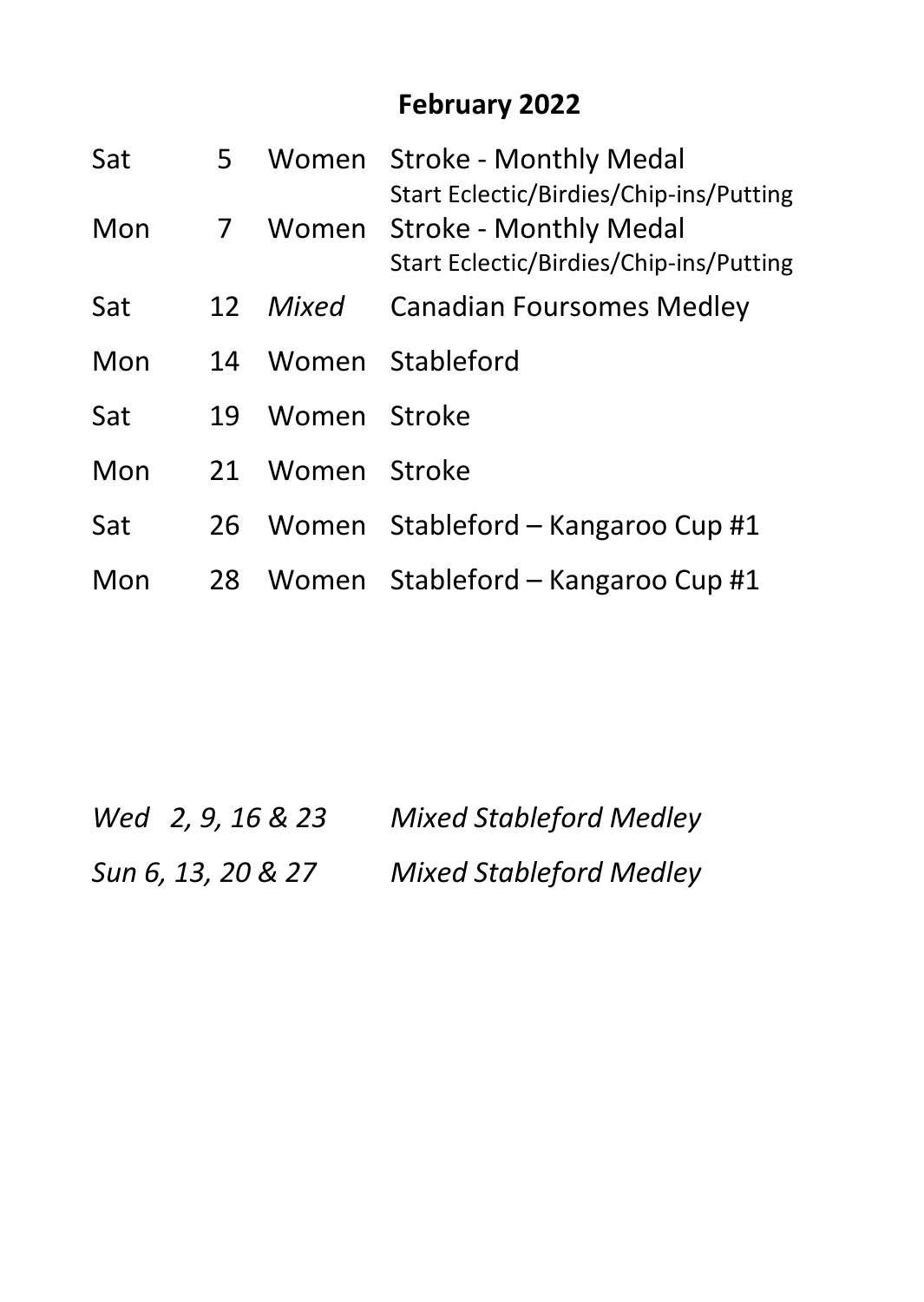# **January & February Other Events**

| Sat, Jan | 22 | Gold Creek Open Day        |
|----------|----|----------------------------|
| Thu.Feb  | 10 | Federal Open Day           |
| Thu      | 17 | CSGA Open Day @ Gold Creek |
| Wed      | 23 | Goulburn Open Day          |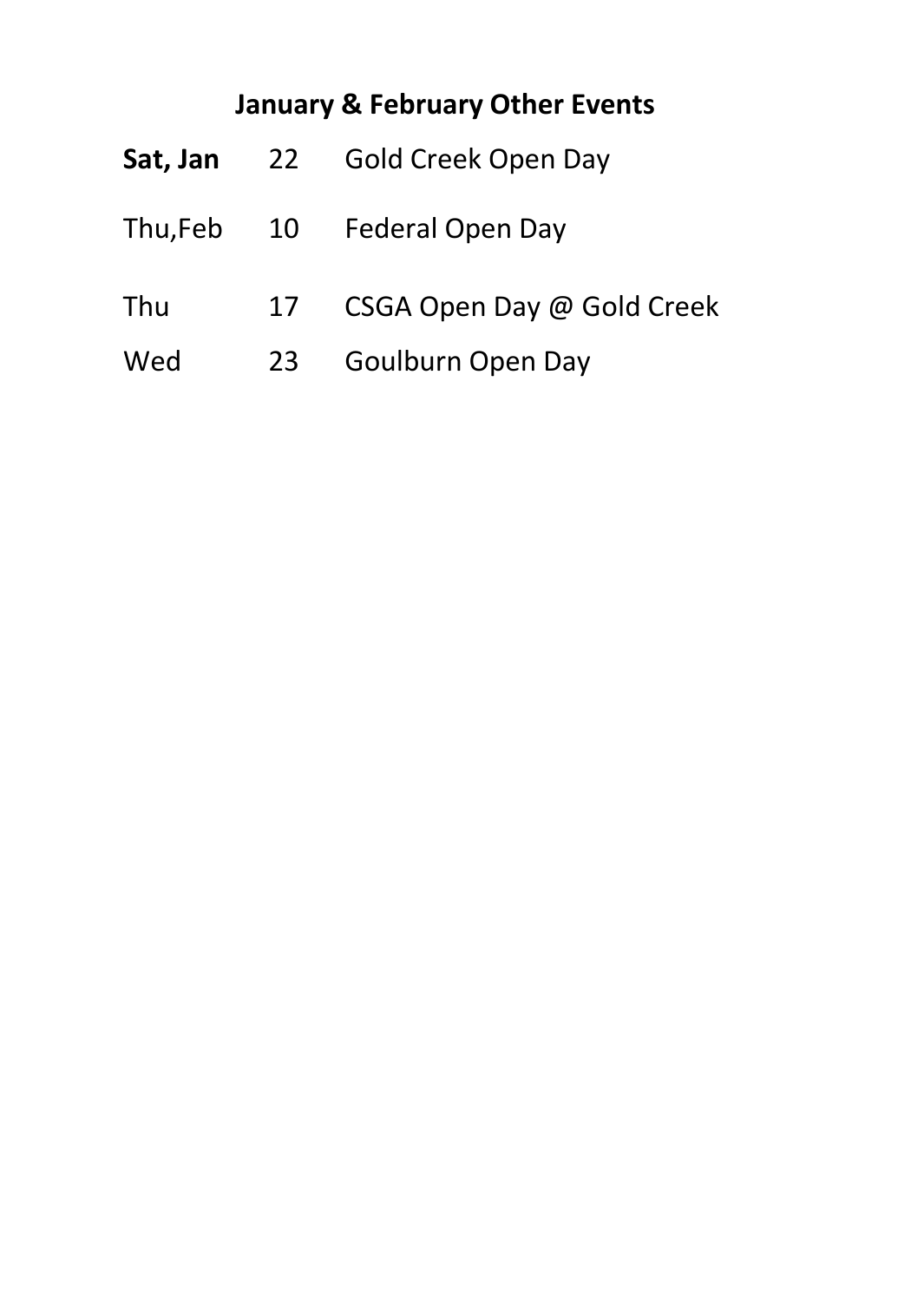#### **March 2022 March 2022**

| Sat        | 5  |       | Women Stroke - Monthly Medal WGNSW #1         |
|------------|----|-------|-----------------------------------------------|
| Mon        | 7  | Women | Stroke - Monthly Medal WGNSW #1               |
| Sat        | 12 |       | Women Par Bisque                              |
| <b>Tue</b> | 15 | Women | <b>Stableford</b>                             |
| <b>Thu</b> | 17 |       | Women Fairbairn Women's Open Day/<br>Catering |
| Sat        | 19 | Mixed | 4 person Ambrose Medley                       |
| <b>Mon</b> | 21 |       | Women Fairbairn – RMC Challenge Rd #1         |
| Sat        | 26 | Women | Stableford (Black or White Course)            |
| Mon        | 28 |       | Women Stableford (Black or White Course)      |
| <b>Tue</b> | 29 |       | Women Fairbairn – RMC Challenge Rd #2         |

| Wed 2, 9, 16,23 & 30 Mixed Stableford Medley |
|----------------------------------------------|
| Mixed Stableford Medley                      |
| <b>Mixed Stableford Medley</b>               |
|                                              |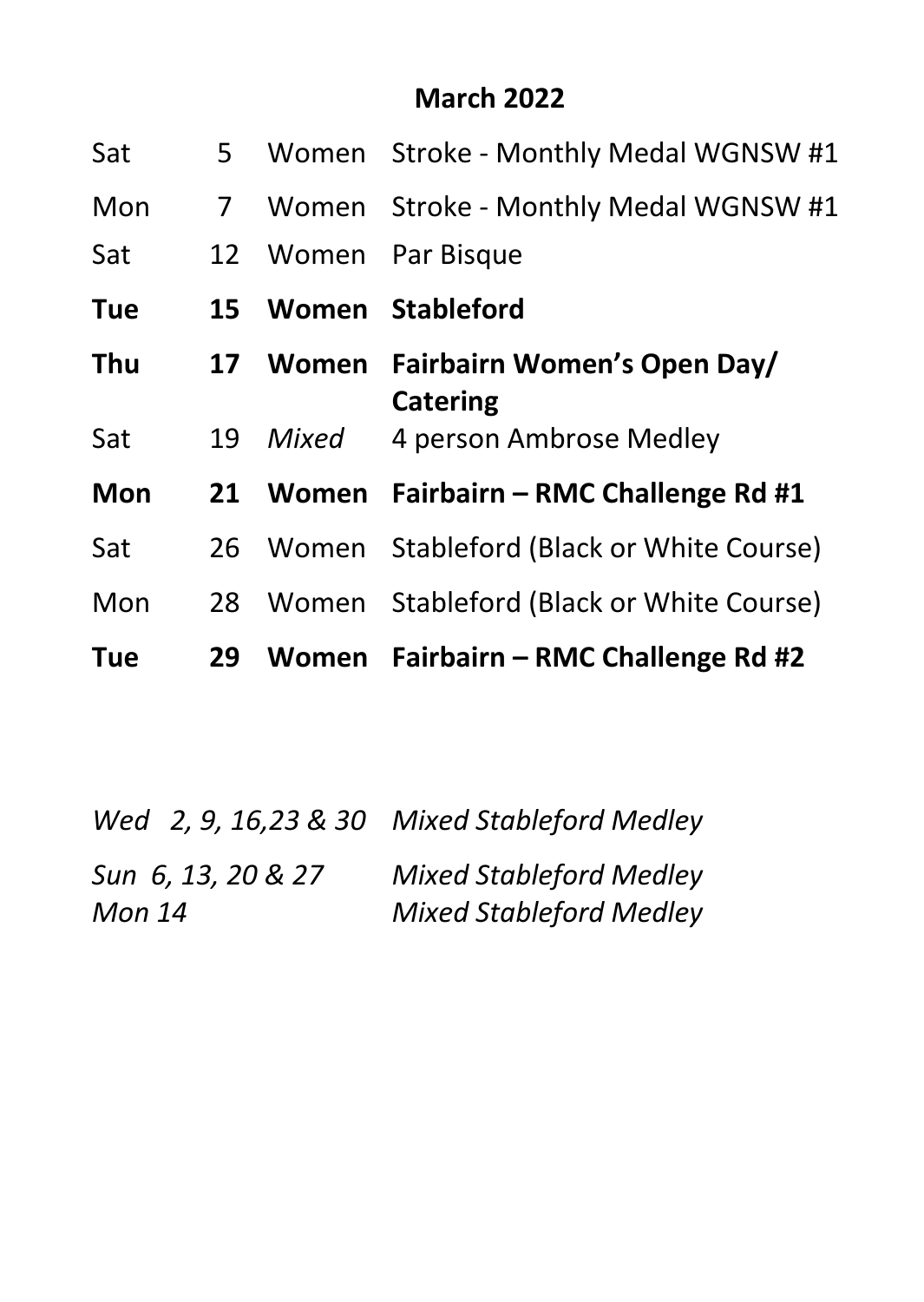### **March Other Events**

- Mon/Tue 7/8 Yowani Vets 2 Day event
- Thu 17 Fairbairn Open Day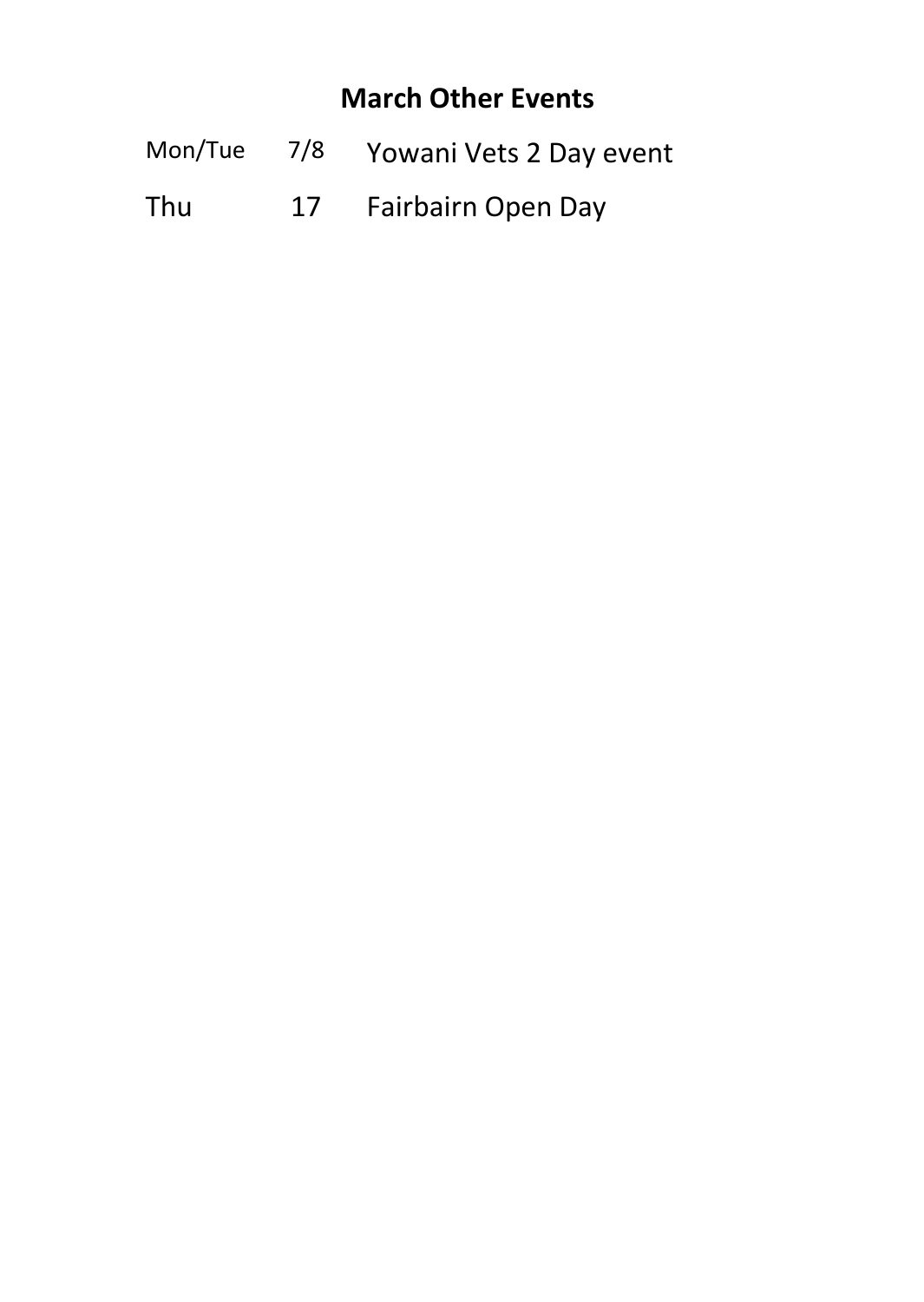# **April 2022**

| Sat        | 2  |              | Women Stroke - Monthly Medal WGNSW #2 |  |  |
|------------|----|--------------|---------------------------------------|--|--|
| Mon        | 4  |              | Women Stroke - Monthly Medal WGNSW #2 |  |  |
| Sat        | 9  |              | Women Stableford - Kangaroo Cup #2    |  |  |
| Mon        | 11 |              | Women Stableford - Kangaroo Cup #2    |  |  |
| Sat        | 16 | Mixed        | Stableford Medley                     |  |  |
| <b>Tue</b> | 19 | Women Stroke |                                       |  |  |
| Sat        | 23 | Women        | Stableford                            |  |  |
| <b>Tue</b> | 26 |              | Women Stableford                      |  |  |
| Sat        | 30 |              | Women Stableford - Kangaroo Cup #3    |  |  |

| Wed 6, 13, 20 & 27 | <b>Mixed Stableford Medley</b> |
|--------------------|--------------------------------|
| Sun 3, 10, 17 & 24 | <b>Mixed Stableford Medley</b> |
| Mon 18, & 25       | <b>Mixed Stableford Medley</b> |

## **Club House and Course Closed Good Friday 15th**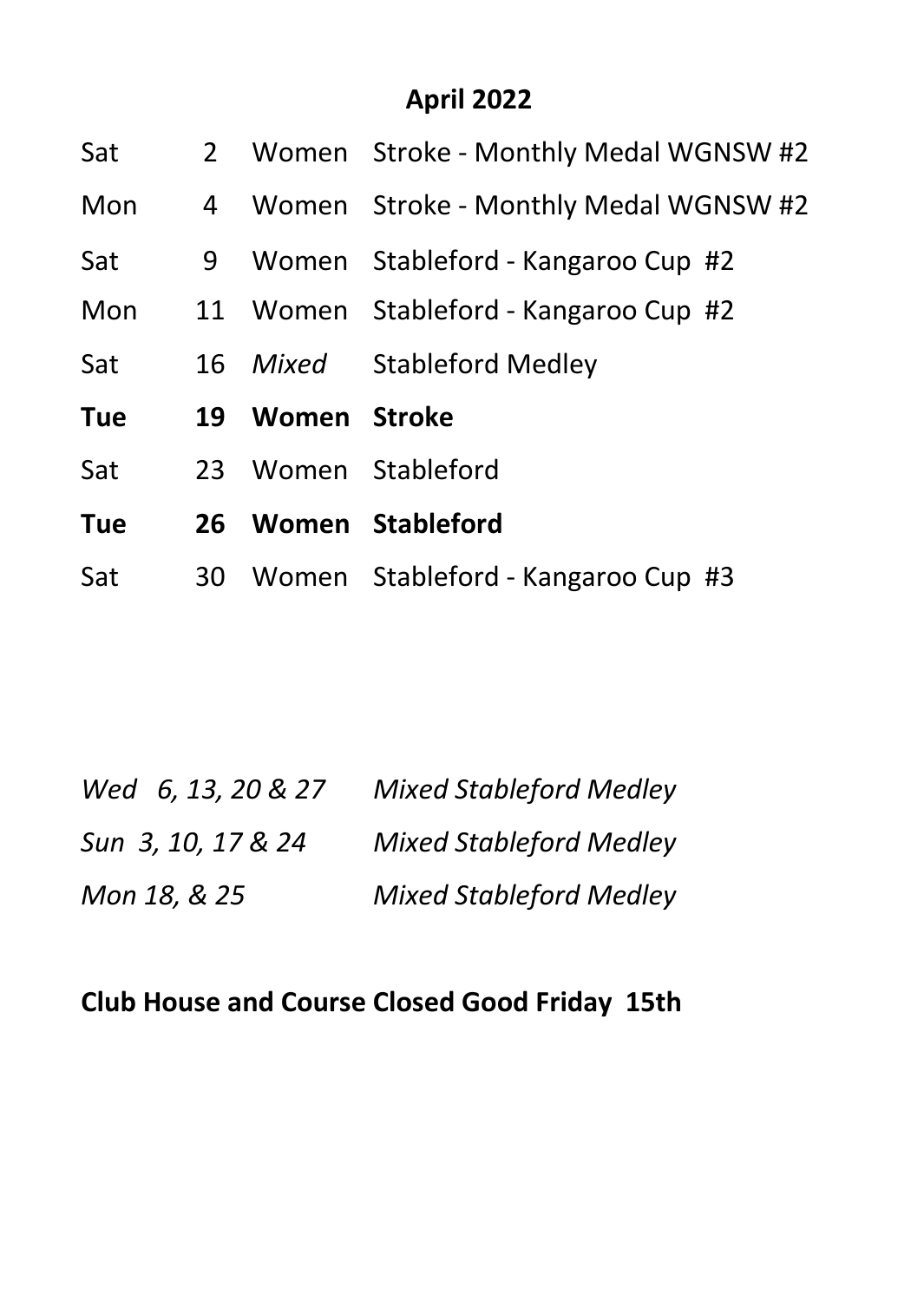## **April Other Events**

- Thu 7 Belconnen Open Day
- Thu 21 Yass Charity Day
- Thu 28 Royal Canberra Open Day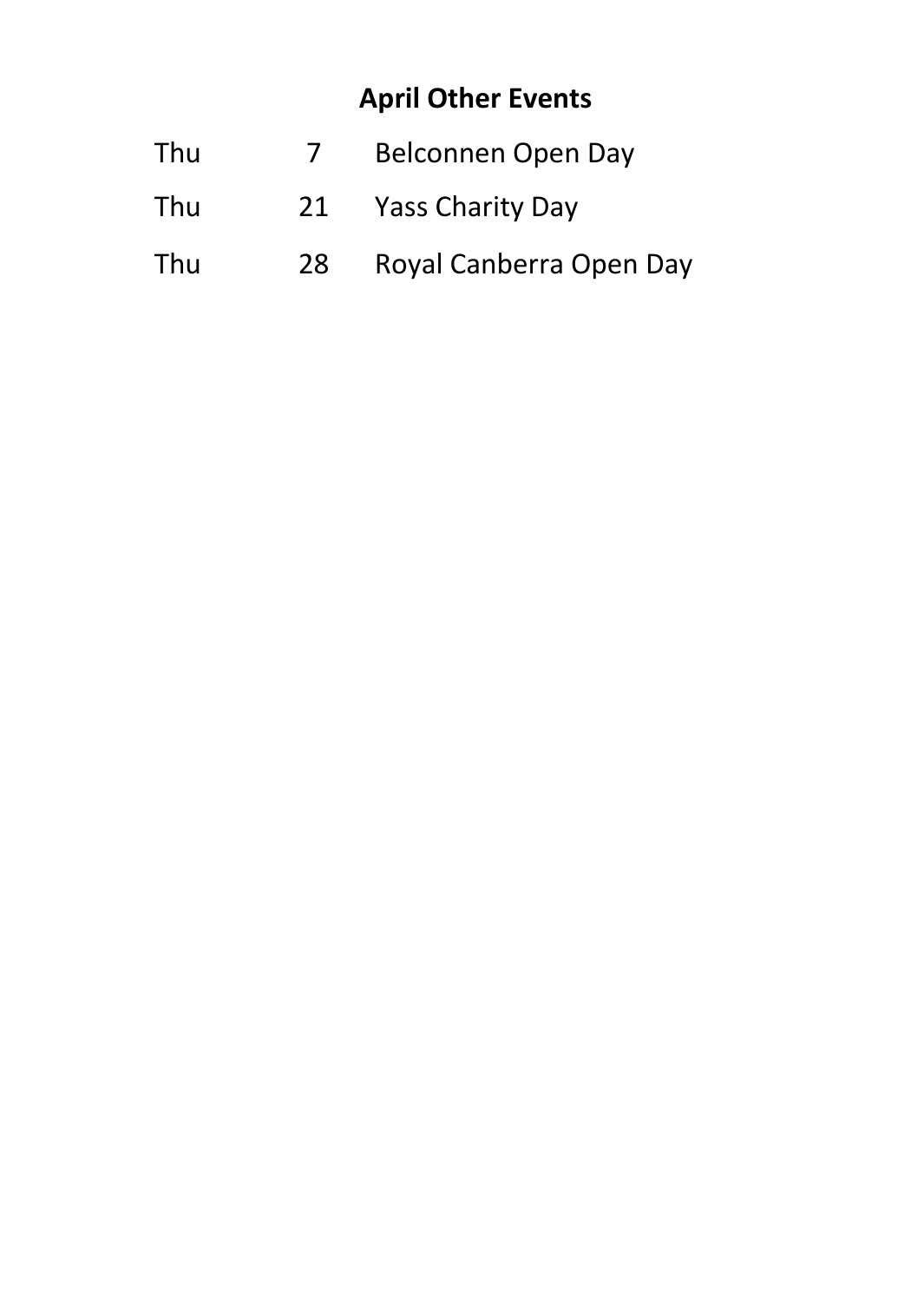## **May 2022**

| Mon |    | Women | Stableford - Kangaroo Cup #3                                  |
|-----|----|-------|---------------------------------------------------------------|
| Sat |    | Women | Stroke - Monthly Medal WGNSW #3<br>and Mabel Mackenzie Brooch |
| Mon | 9  | Women | Stroke - Monthly Medal WGNSW #3<br>and Mabel Mackenzie Brooch |
| Sat | 14 | Women | Stableford (Black or White Course)                            |
| Sun | 15 | Women | <b>Women's Foursomes Championships</b><br>27 holes            |
|     |    |       |                                                               |
| Mon | 16 | Women | Stableford (Black or White Course)                            |
| Sat | 21 | Women | 4BBB Stableford Golf NSW Bowl \$5                             |
| Mon | 23 | Women | 4BBB Stableford Golf NSW Bowl \$5                             |
| Sat | 28 | Mixed | 4 Person Ambrose with Twist                                   |

|        | Wed 4, 11, 18 & 25 | <b>Mixed Stableford Medlev</b>                |
|--------|--------------------|-----------------------------------------------|
|        |                    | Sun 1, 8, 15, 22 & 29 Mixed Stableford Medley |
| Mon 30 |                    | <b>Mixed Stableford Medley</b>                |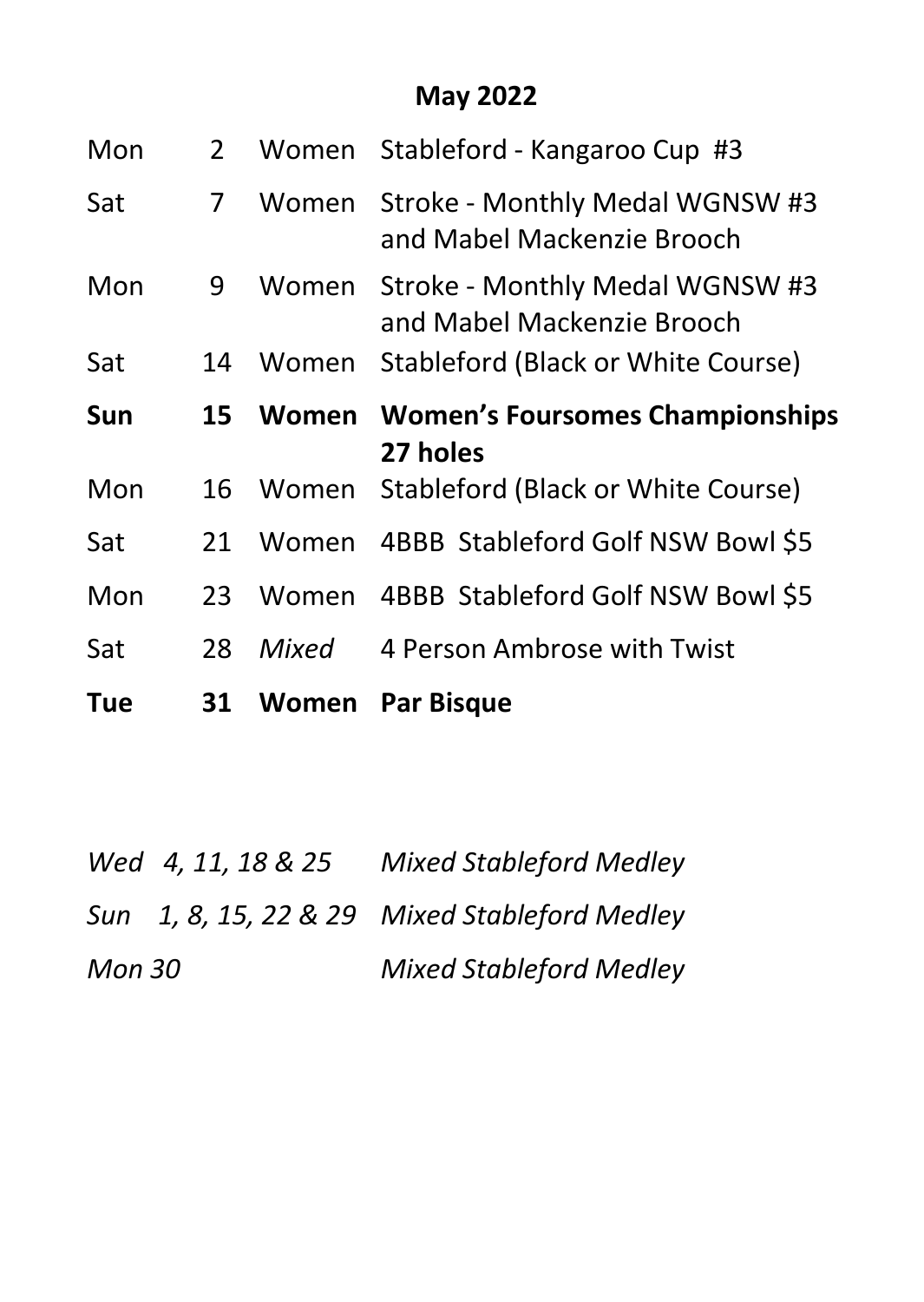# **May Other Events**

| Thu | 5  | Yowani Open Day               |
|-----|----|-------------------------------|
| Thu | 12 | Queanbeyan Open Day           |
| Sun | 15 | Murrumbidgee Open Day         |
| Thu | 19 | Bowral Open Day               |
| Mon | 23 | CSGA Veteran's Day @ Goulburn |
|     |    |                               |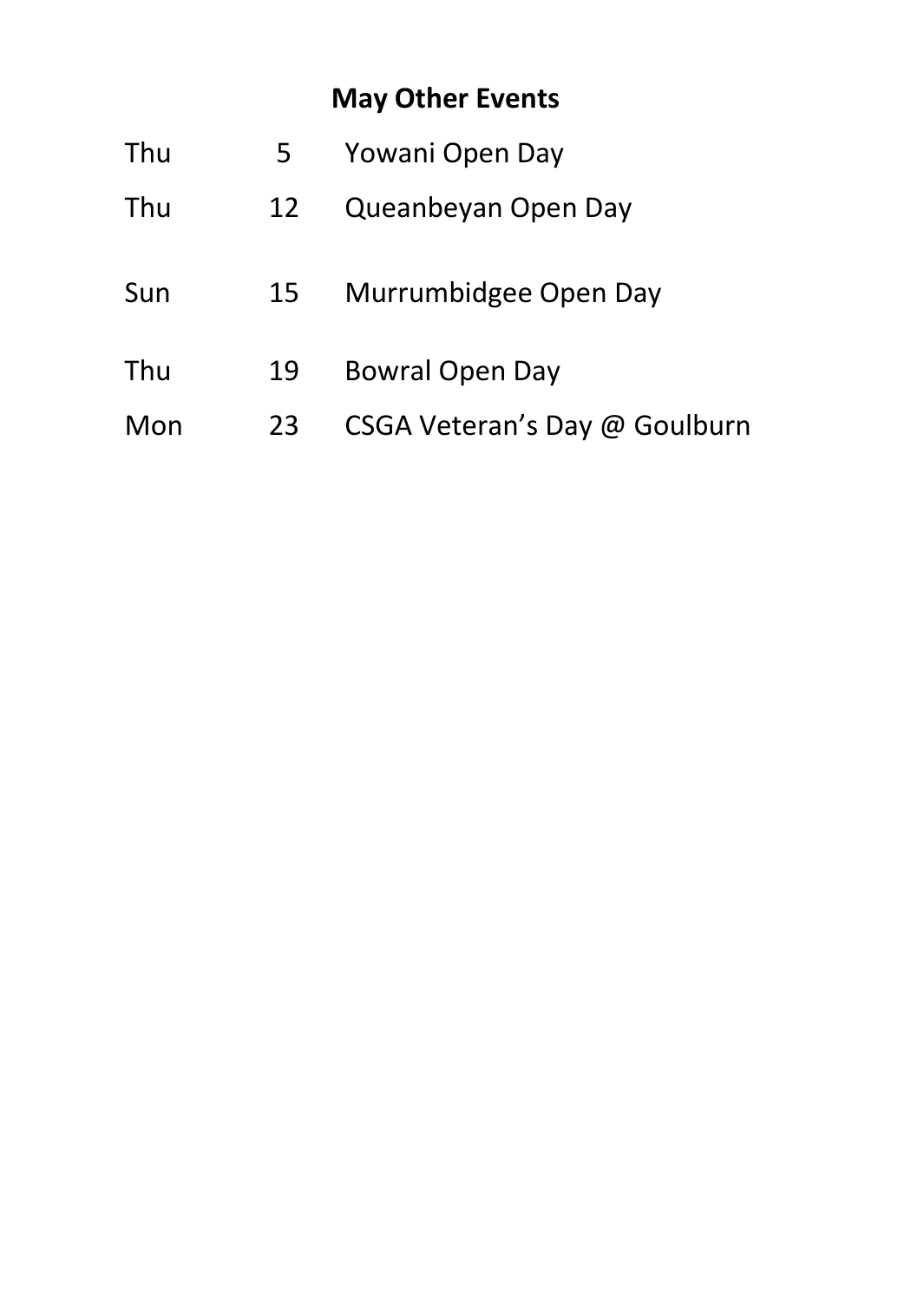#### **June 2022** *June 2022*

| Sat | 4  | Women | Stroke - Monthly Medal WGNSW #4<br>CSGA Brooch & Diabetes Cup Qualifier |
|-----|----|-------|-------------------------------------------------------------------------|
| Mon | 6  | Women | Stroke - Monthly Medal WGNSW #4<br>CSGA Brooch & Diabetes Cup Qualifier |
| Sat | 11 | Mixed | American Foursomes Medley                                               |
| Tue | 14 |       | Women Stroke – 3 Club Event                                             |
|     |    |       |                                                                         |
| Sat | 18 |       | Women Stableford - Kangaroo Cup #4                                      |
| Mon |    |       | 20 Women Stableford - Kangaroo Cup #4                                   |
| Sat |    |       | 25 Women 4BBB Stroke                                                    |

*Wed 1, 8,15, 22 & 29 Mixed Stableford Medley Sun 5, 12, 19 & 26 Mixed Stableford Medley Mon 13 Mixed Stableford Medley*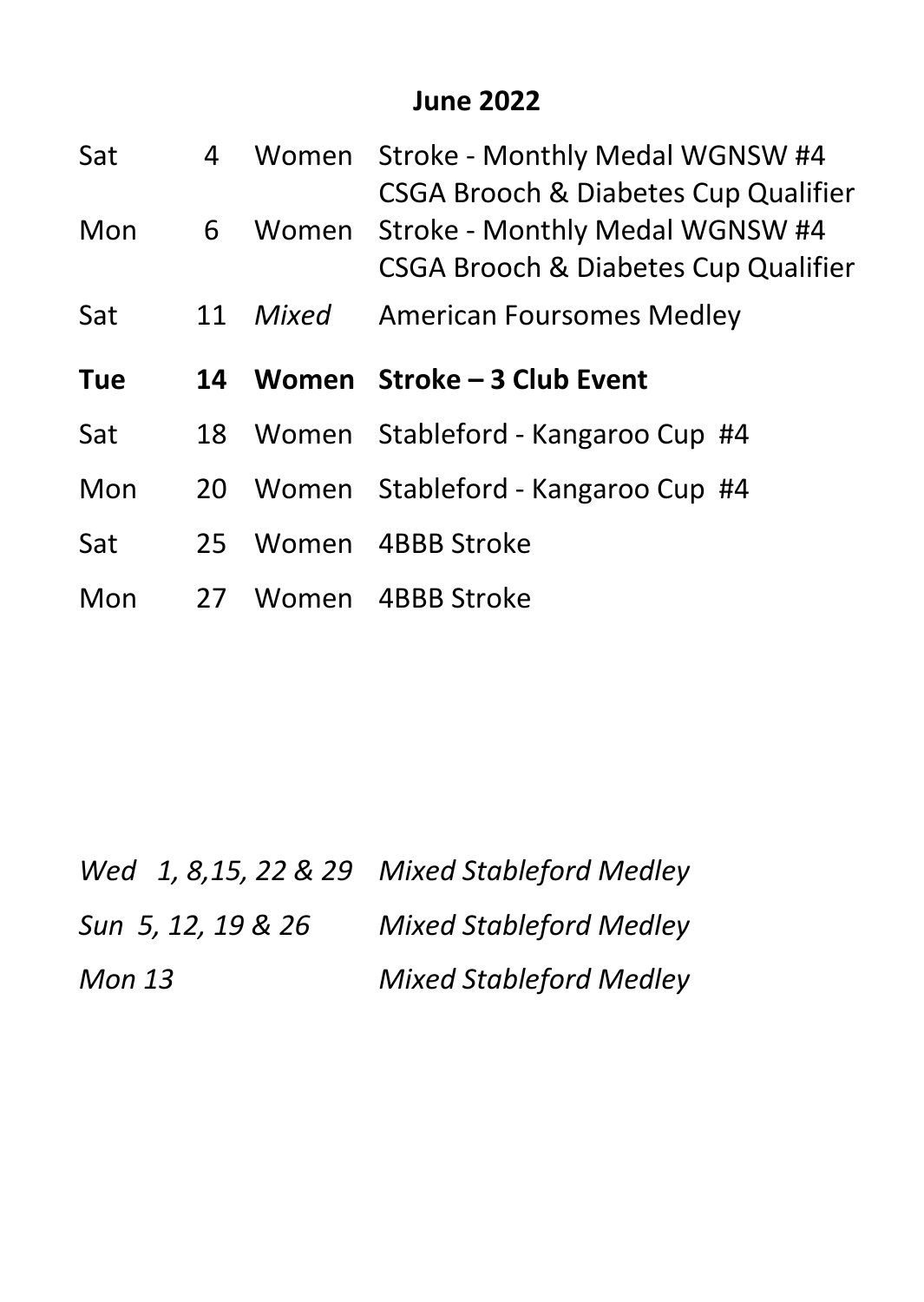### **June Other Events**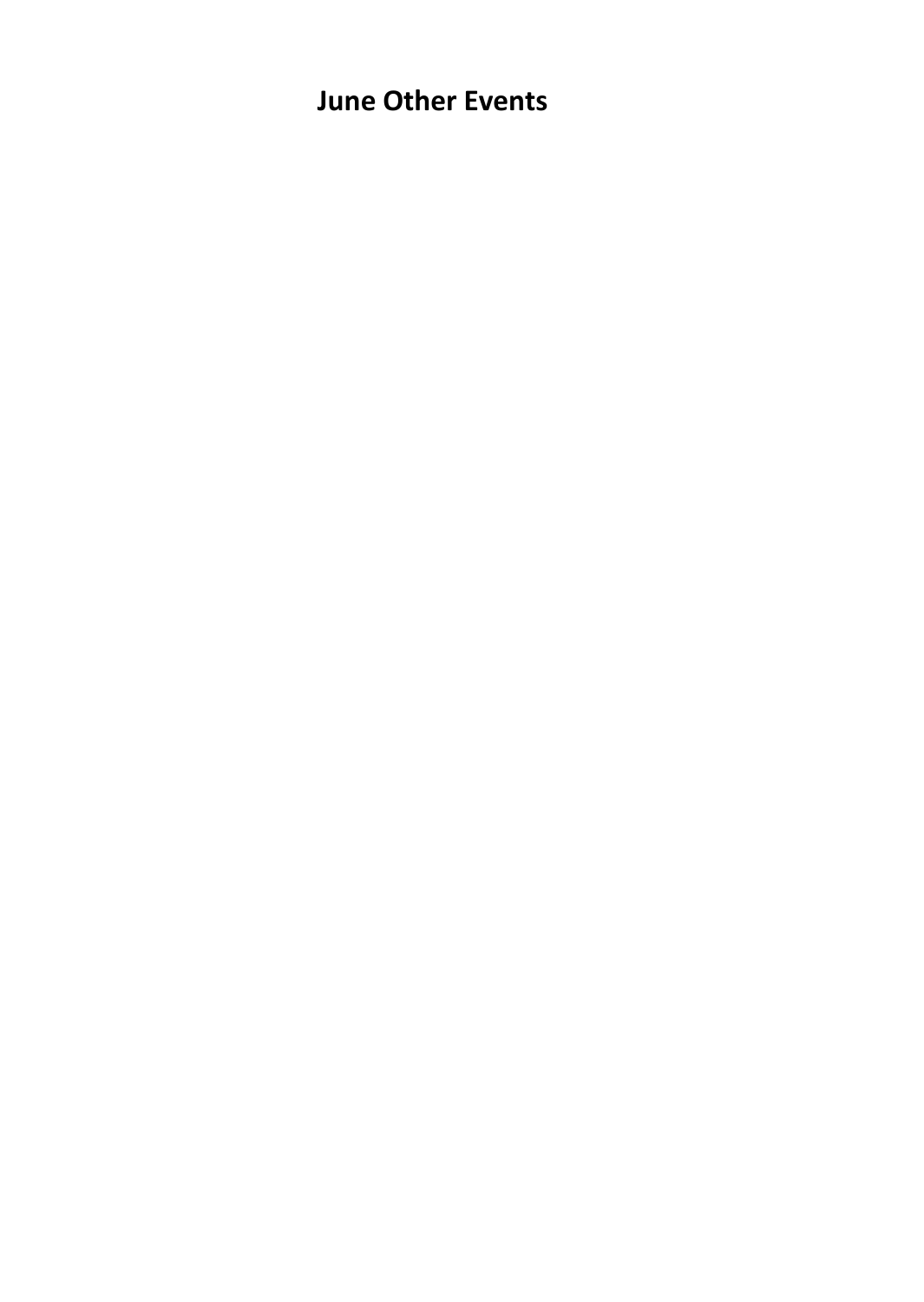## **July 2022**

| Sat | 2  |       | Women Stroke - Monthly Medal WGNSW #5<br><b>VWGA Country Championships</b> |
|-----|----|-------|----------------------------------------------------------------------------|
| Mon | 4  | Women | Stroke - Monthly Medal WGNSW #5<br><b>VWGA Country Championships</b>       |
| Sat | 9  | Mixed | <b>Stableford Irish Teams</b>                                              |
| Mon | 11 |       | Women Stableford                                                           |
| Sat |    |       | 16 Women Par (Black or White Course)                                       |
| Mon | 18 |       | Women Par (Black or White Course)                                          |
| Sat |    |       | 23 Women Stableford - Kangaroo Cup #5                                      |
| Mon |    |       | 25 Women Stableford - Kangaroo Cup #5                                      |
| Sat | 30 |       | Women Stableford                                                           |

*Wed 6, 13, 20 & 27 Mixed Stableford Medley* 

*Sun 3, 10,17, 24 & 31 Mixed Stableford Medley*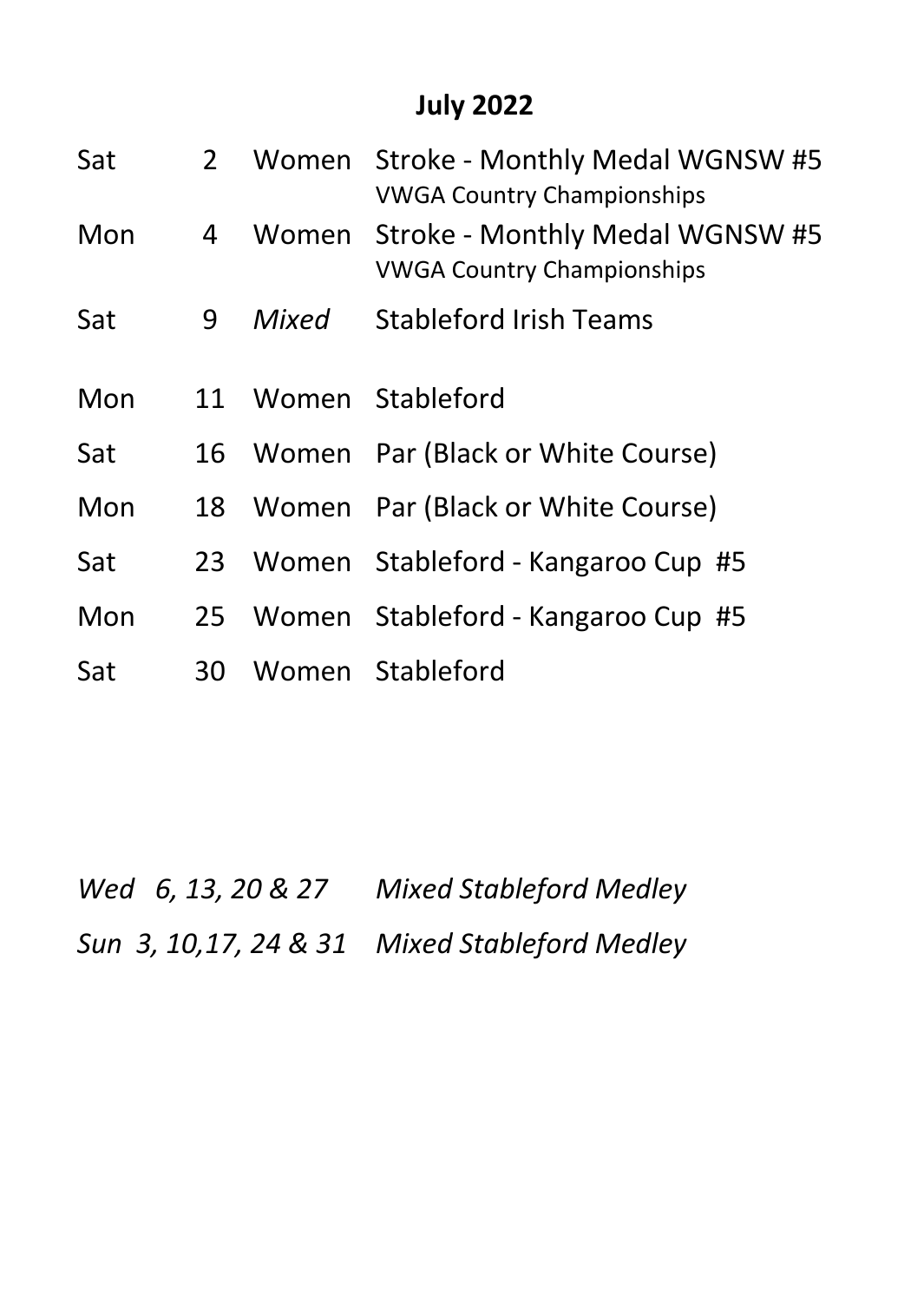## **July Other Events**

| Thu          | 14 | Federal Golf Club Mid-Winter |
|--------------|----|------------------------------|
|              |    | Alliance                     |
| $\mathbf{r}$ |    | .                            |

Thu 28 Royal Canberra Challenge Bowl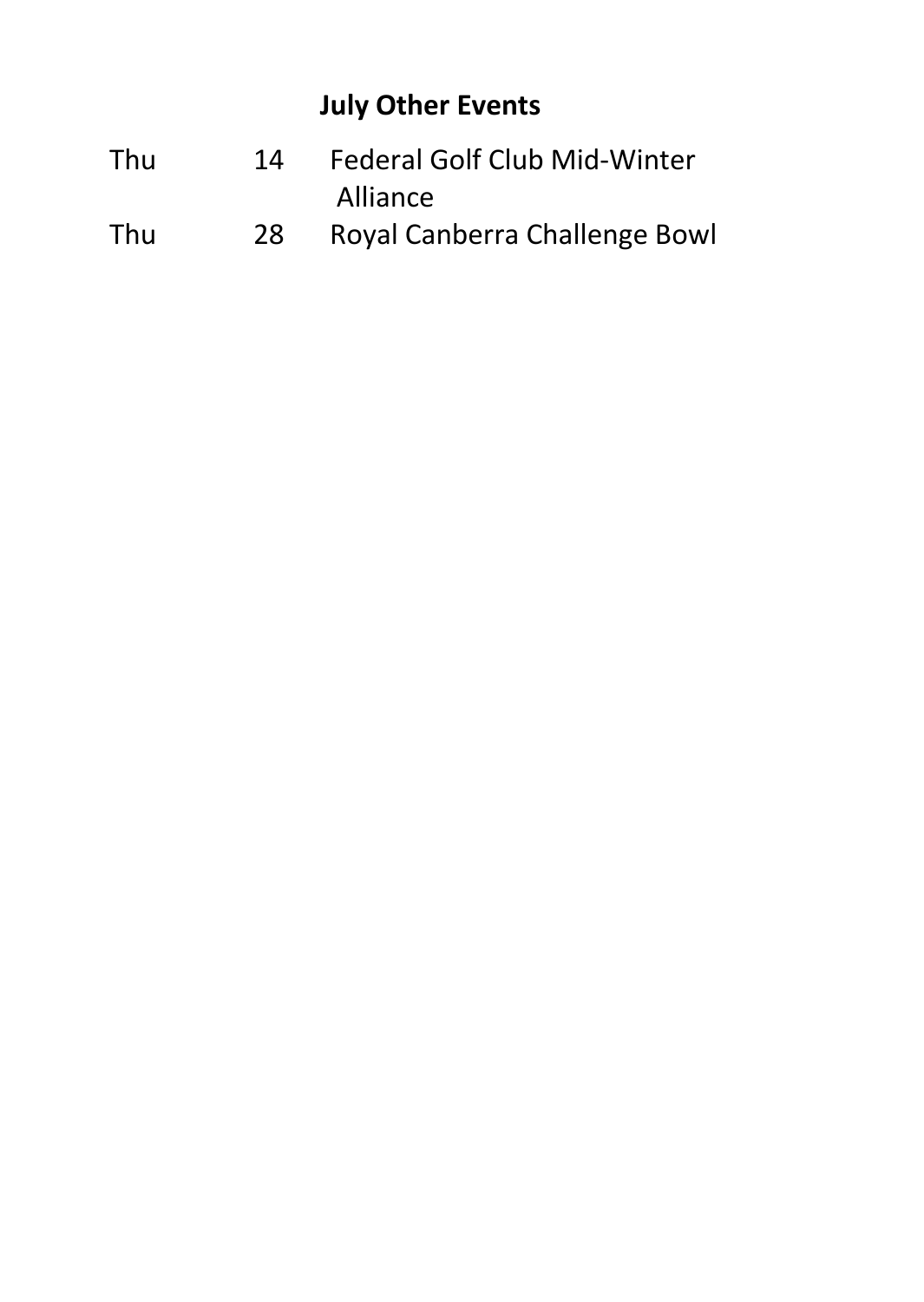## **August 2022**

| Mon        |    |       | Women Stableford                                                  |  |  |
|------------|----|-------|-------------------------------------------------------------------|--|--|
| Sat        | 6  |       | Women Stroke - Monthly Medal - WGNSW #6                           |  |  |
| Mon        | 8  |       | Women Stroke - Monthly Medal - WGNSW #6                           |  |  |
| Sat        | 13 | Mixed | American Foursomes Medley                                         |  |  |
| Mon        | 15 |       | Women Par Bisque                                                  |  |  |
|            |    |       |                                                                   |  |  |
| Sat        | 20 | Mixed | Stableford – Shot gun Start 8.45am<br><b>Followed by Club AGM</b> |  |  |
|            | 22 |       | Women Stableford (Black or White Course)                          |  |  |
| Mon<br>Sat | 27 |       | Women Stableford - Kangaroo Cup #6                                |  |  |

*Wed 3, 10, 17,24 & 31 Mixed Stableford Medley Sun 7, 14, 21 & 28 Mixed Stableford Medley*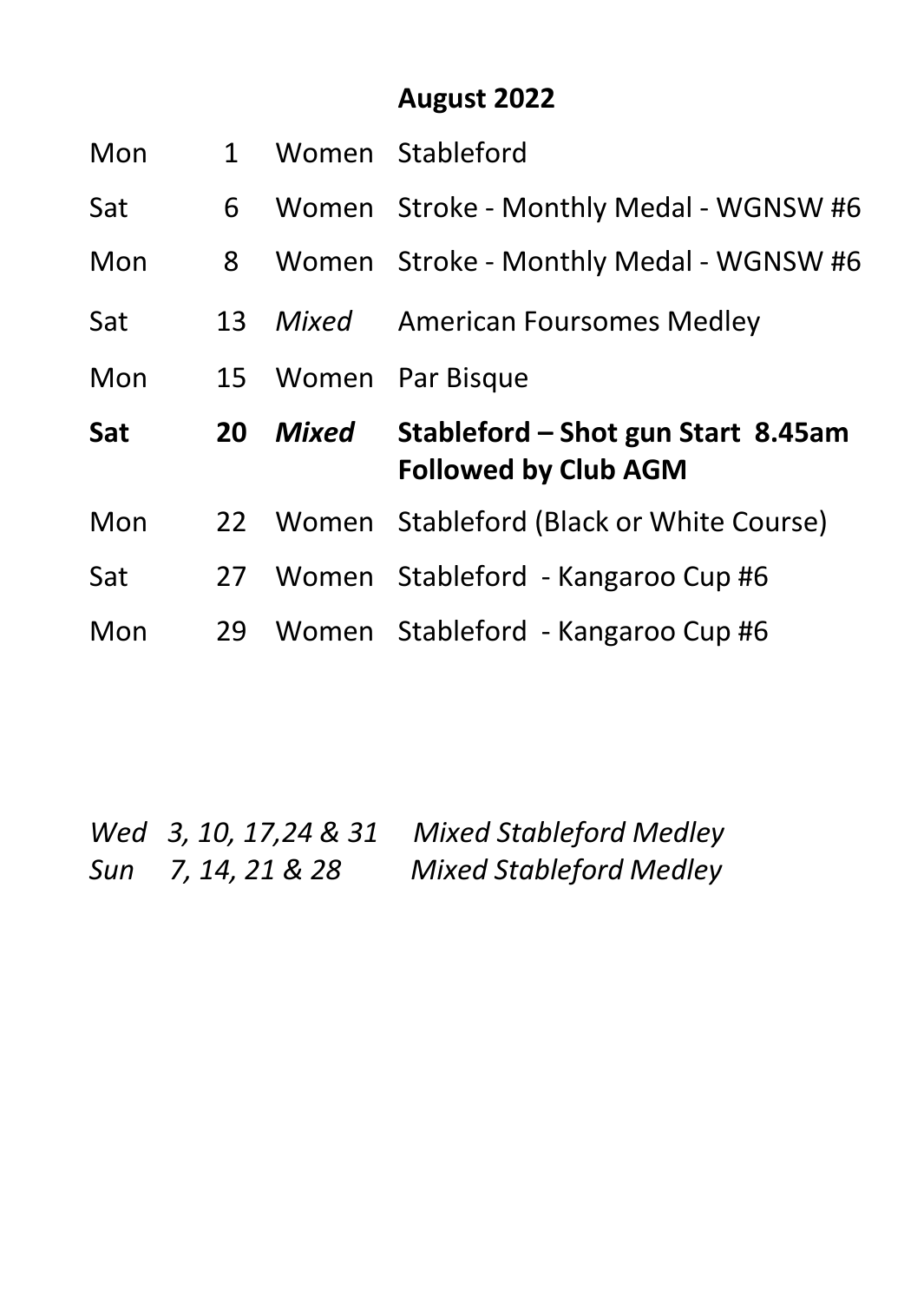## **August Other Events**

- Thu 4 Bowral Wattle Day
- Thu 18 RMC Open Day
- Thu 28 CSGA Foursomes @ TBA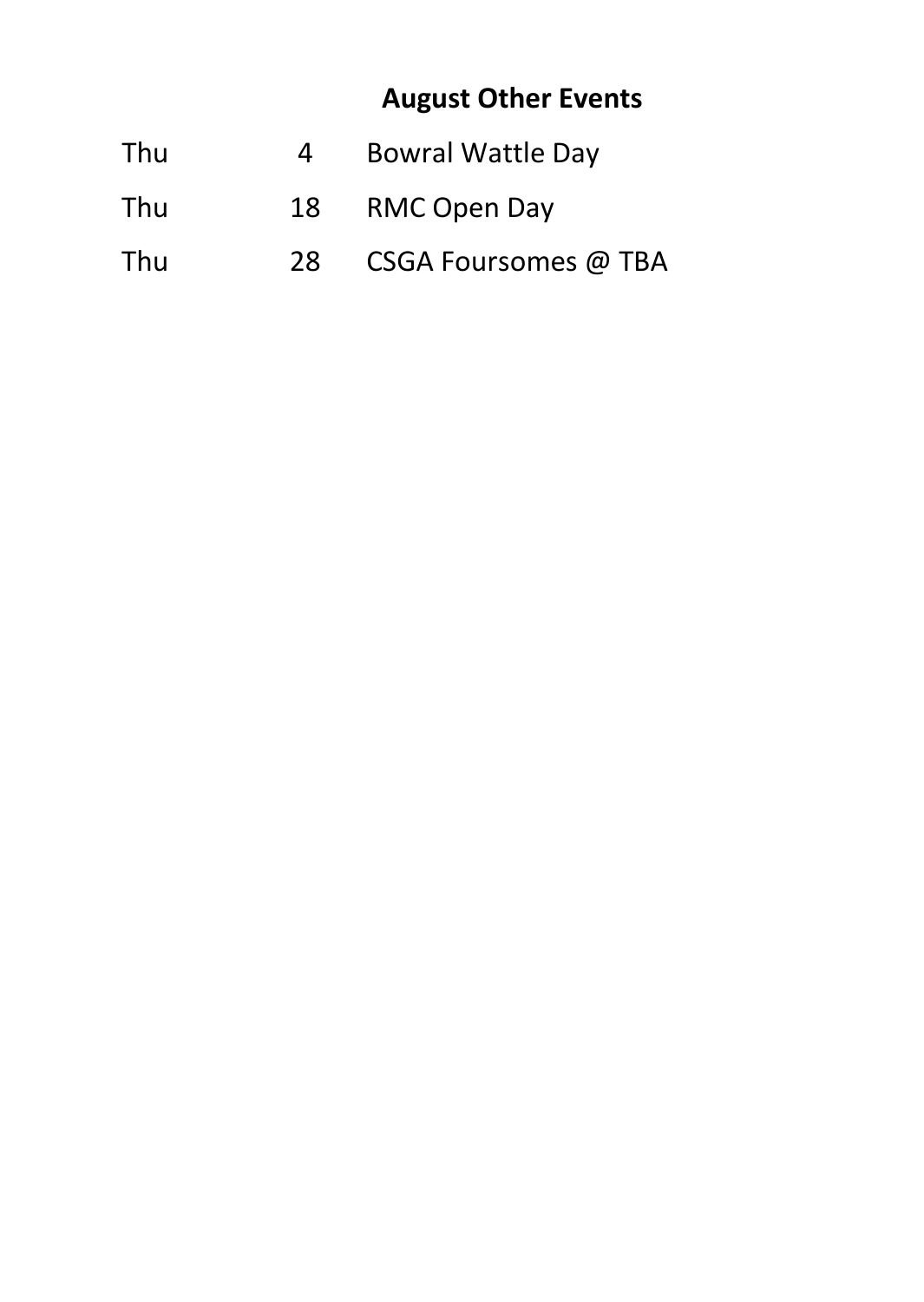# September 2022

| Sat | 3  |       | Women Stroke - Monthly Medal                                   |  |  |
|-----|----|-------|----------------------------------------------------------------|--|--|
| Mon | 5. |       | Women Stroke - Monthly Medal                                   |  |  |
| Sat | 10 |       | Women Stableford (Black or White Course)                       |  |  |
| Mon | 12 |       | Women Stableford (Black or White Course)                       |  |  |
| Sat | 17 | Mixed | 4BBB Stableford Medley                                         |  |  |
| Mon | 19 | Women | Stableford                                                     |  |  |
| Sat | 24 | Mixed | Mixed Foursomes Championship<br>Tee Times 8.30-9.00am 27 holes |  |  |
| Mon | 26 | Women | 2 Person Ambrose                                               |  |  |

| Wed 7, 14, 21 & 28 | <b>Mixed Stableford Medley</b> |
|--------------------|--------------------------------|
| Sun 4, 11, 18 & 25 | <b>Mixed Stableford Medley</b> |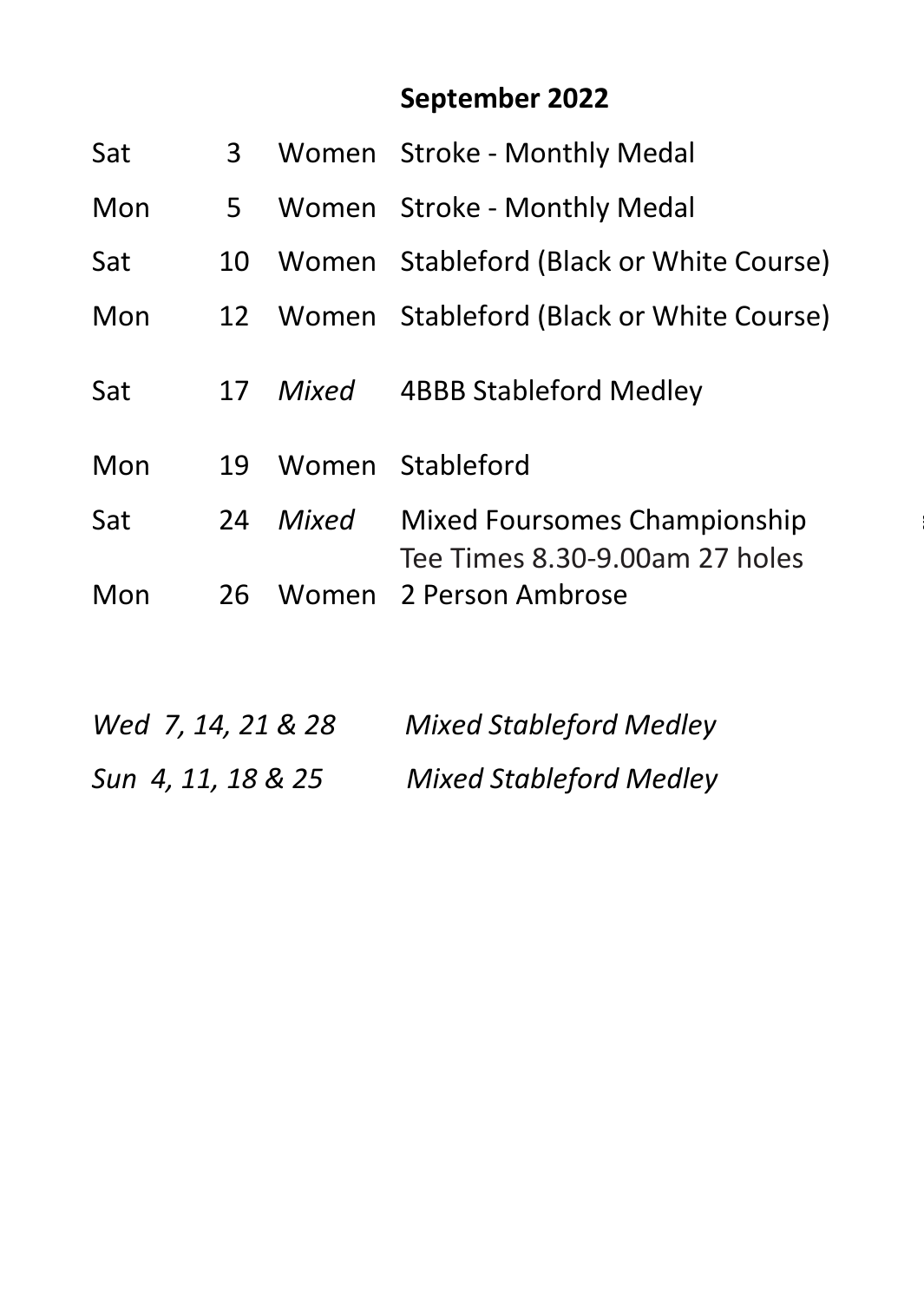# **September Other Events**

| Yass Open Day                    |    | Thu  |
|----------------------------------|----|------|
| Yowani Vets Day                  | 8  | Thu  |
| Braidwood Open Day               | 11 | Sun  |
| VGA Veterans 2 Day event         | 12 | Mon  |
| @ Bowral                         | 13 | /Tue |
| <b>CSGA Tournament Moss Vale</b> | 15 | Thu  |
| and Bowral 2 day event           | 16 | /Fri |
| Gungahlin Lakes Open Day         | 22 | Thu  |
|                                  |    |      |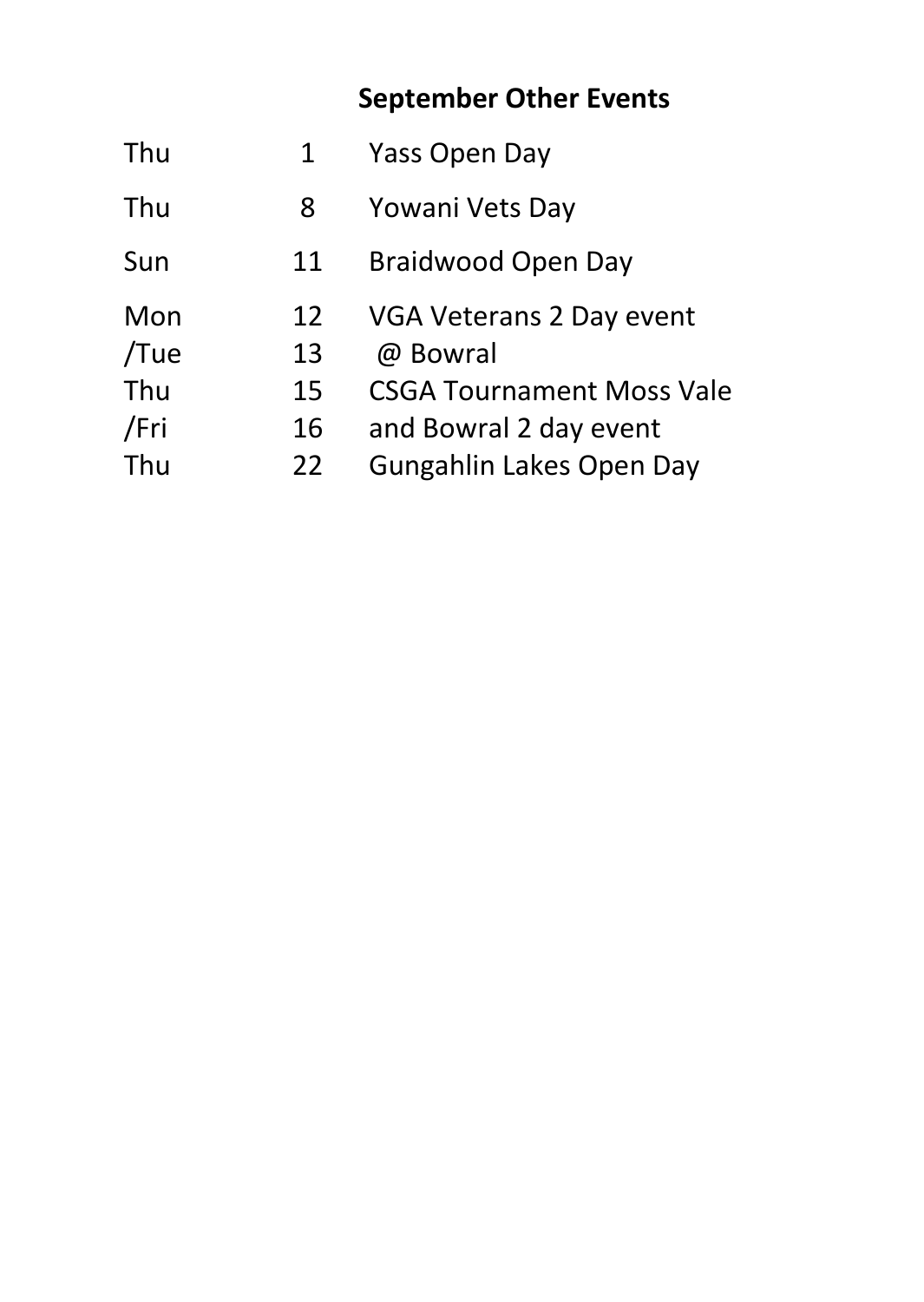### **October 2022**

| Sat        | 1        | Women       | Stableford                                                            |  |  |
|------------|----------|-------------|-----------------------------------------------------------------------|--|--|
| <b>Tue</b> | 4        | Women       | <b>Stableford</b>                                                     |  |  |
| Sat        | 8        | Women       | Stroke - Monthly Medal                                                |  |  |
| Mon        | 10       | Women       | Stroke - Monthly Medal                                                |  |  |
| Sat        | 15       | Mixed       | <b>Stableford Medley</b>                                              |  |  |
| Sun        | 16       |             | Women Championship 1st Round                                          |  |  |
| Mon        | 17       |             | Women Championship 2 <sup>nd</sup> Round                              |  |  |
| Sat        | 22       | Women       | Stableford                                                            |  |  |
| Sun        | 23       | Women       | Championship 3 <sup>rd</sup> Round                                    |  |  |
| Mon        | 24       | Women       | <b>Championship Final Round</b>                                       |  |  |
| Sat<br>Sun | 29<br>30 | Men<br>only | Fairbairn Open 2 day Event<br>(Course closed to all other<br>players) |  |  |
| Mon        | 31       | Women       | Stableford (Black of White course)                                    |  |  |

| Wed 5, 12, 19 & 26    | <b>Mixed Stableford Medley</b> |
|-----------------------|--------------------------------|
| Sun 2, 9, 16, 23 & 30 | <b>Mixed Stableford Medley</b> |
| Mon 3                 | <b>Mixed Stableford Medley</b> |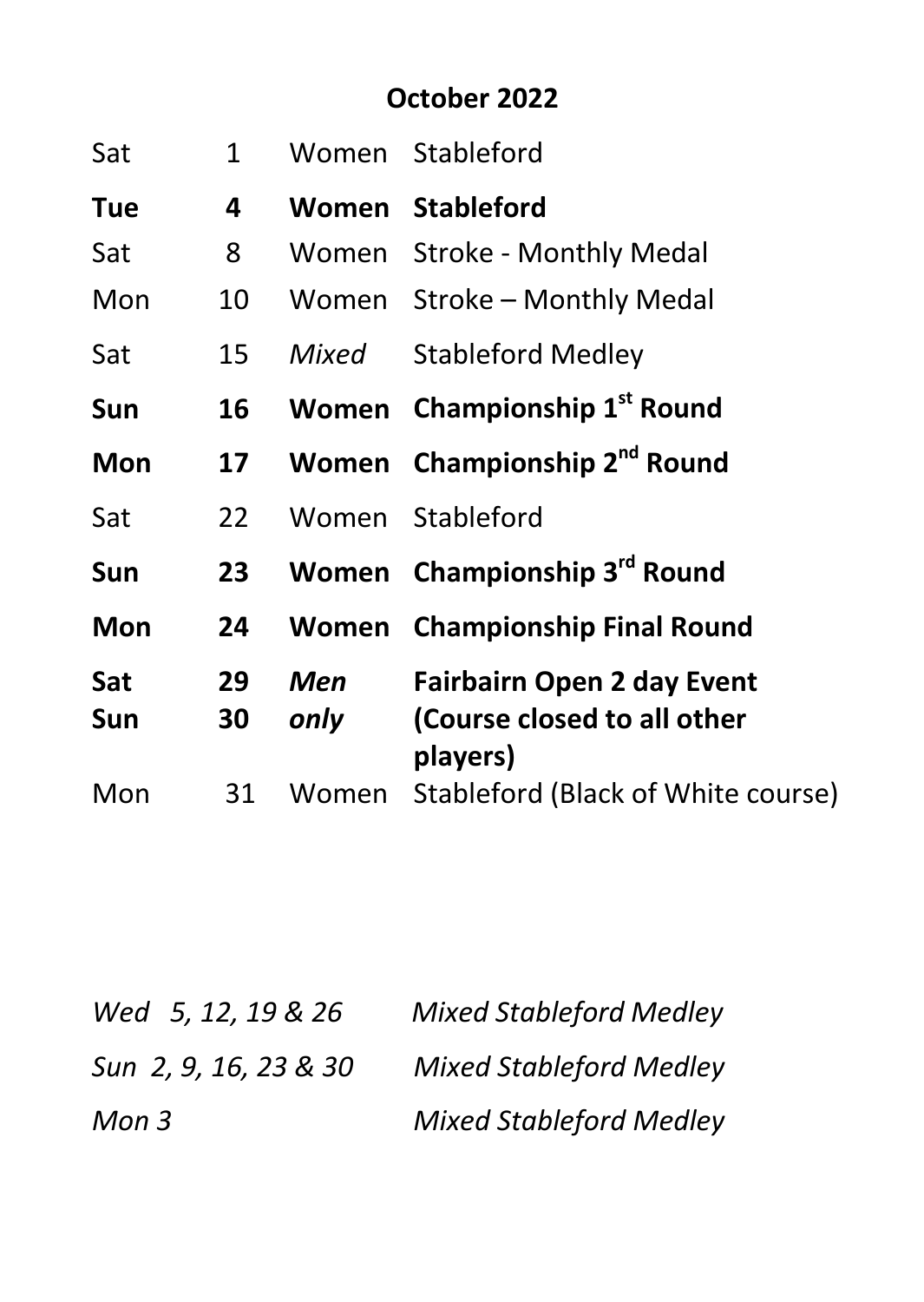#### **October Other Events**

Thu 27 WGNSW District Play-Offs @ Federal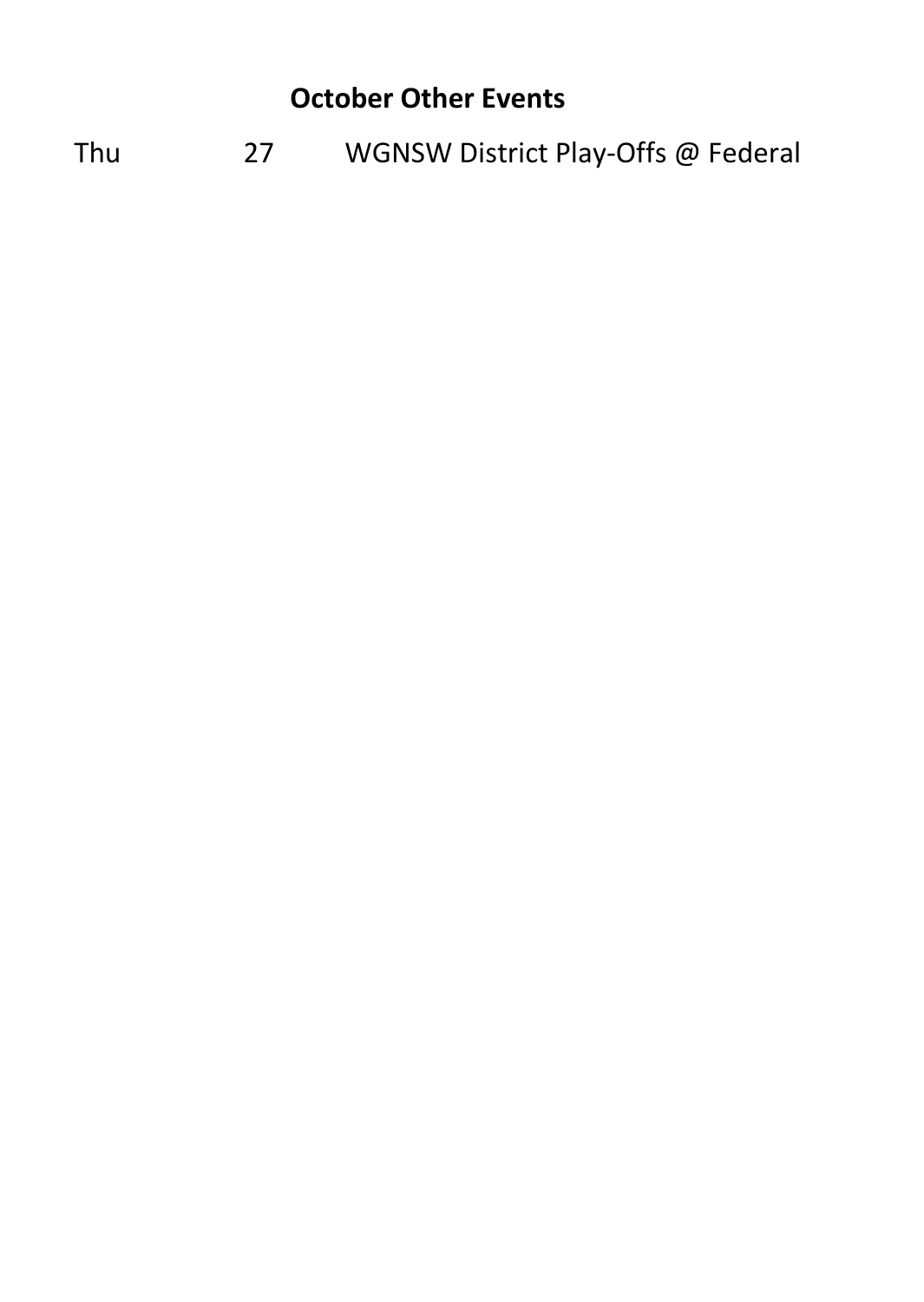# **November 2022**

| Sat | 5. |       | Women Stroke - Monthly Medal                                                                            |  |  |
|-----|----|-------|---------------------------------------------------------------------------------------------------------|--|--|
| Mon |    |       | Women Stroke - Monthly Medal                                                                            |  |  |
| Sat | 12 | Women | Stableford (Black or White course)                                                                      |  |  |
| Mon | 14 |       | Women Stableford (Black or White course)                                                                |  |  |
| Sat | 19 | Women | Stableford                                                                                              |  |  |
| Mon | 21 | Women | Stableford                                                                                              |  |  |
| Sat | 26 | Women | Stroke – Medal of Medals<br>(Complete Annual Minor Competitions -<br>Eclectic/Birdies/Putting/Chip-ins) |  |  |
| Mon | 28 | Women | Stroke – Medal of Medals<br>(Complete Annual Minor Competitions -<br>Eclectic/Birdies/Putting/Chip-ins) |  |  |

| Wed 2, 9, 16, 23 & 30 | <b>Mixed Stableford Medley</b> |
|-----------------------|--------------------------------|
| Sun 6, 13, 20 & 27    | <b>Mixed Stableford Medley</b> |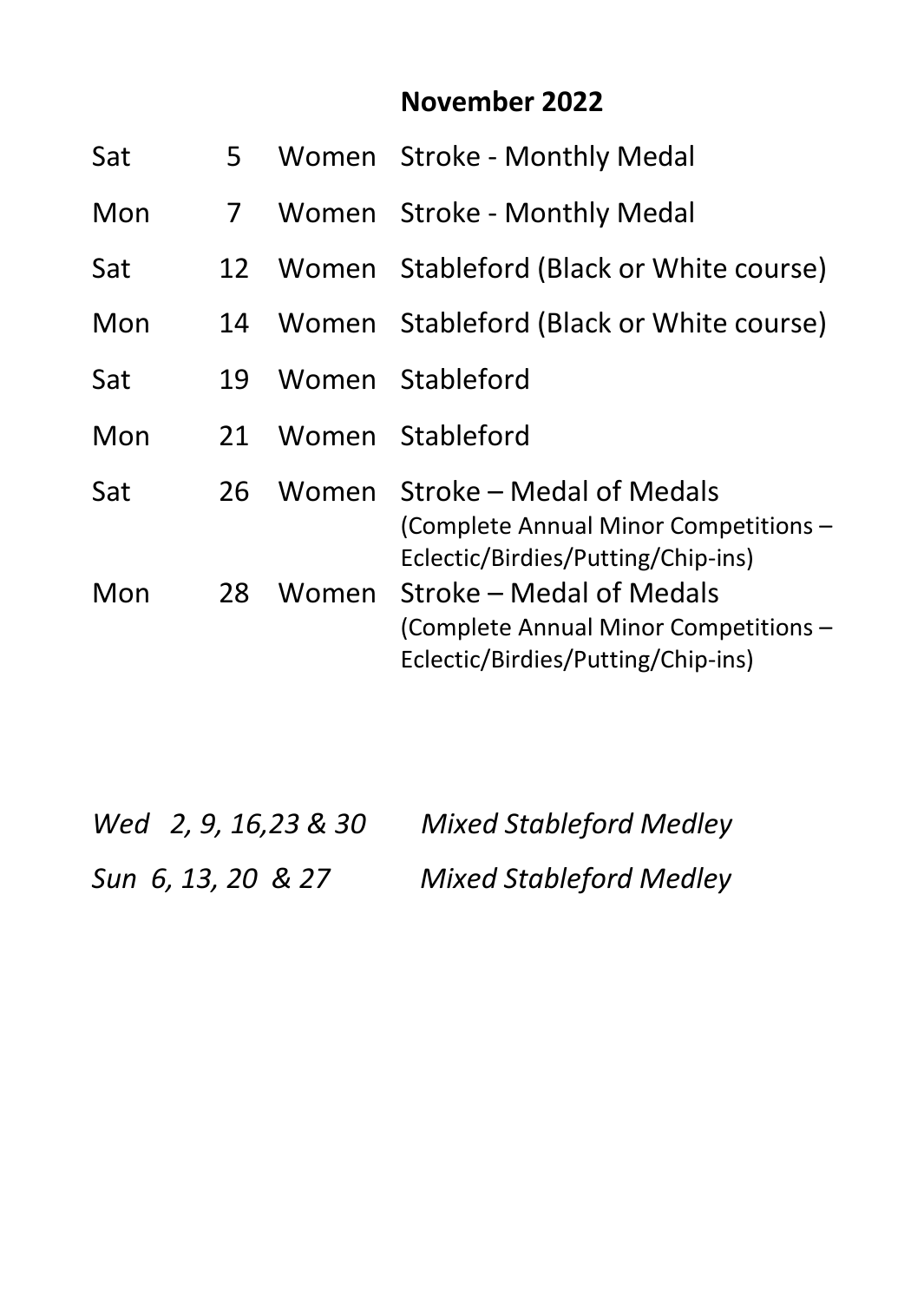#### **November 2022 November Other Events**

- Thu 3 CSGA Canberra Shield @ Royal CGC
- Thu 17 CSGA Gala Day @ Yass
- Sun 27 Gold Creek Open Day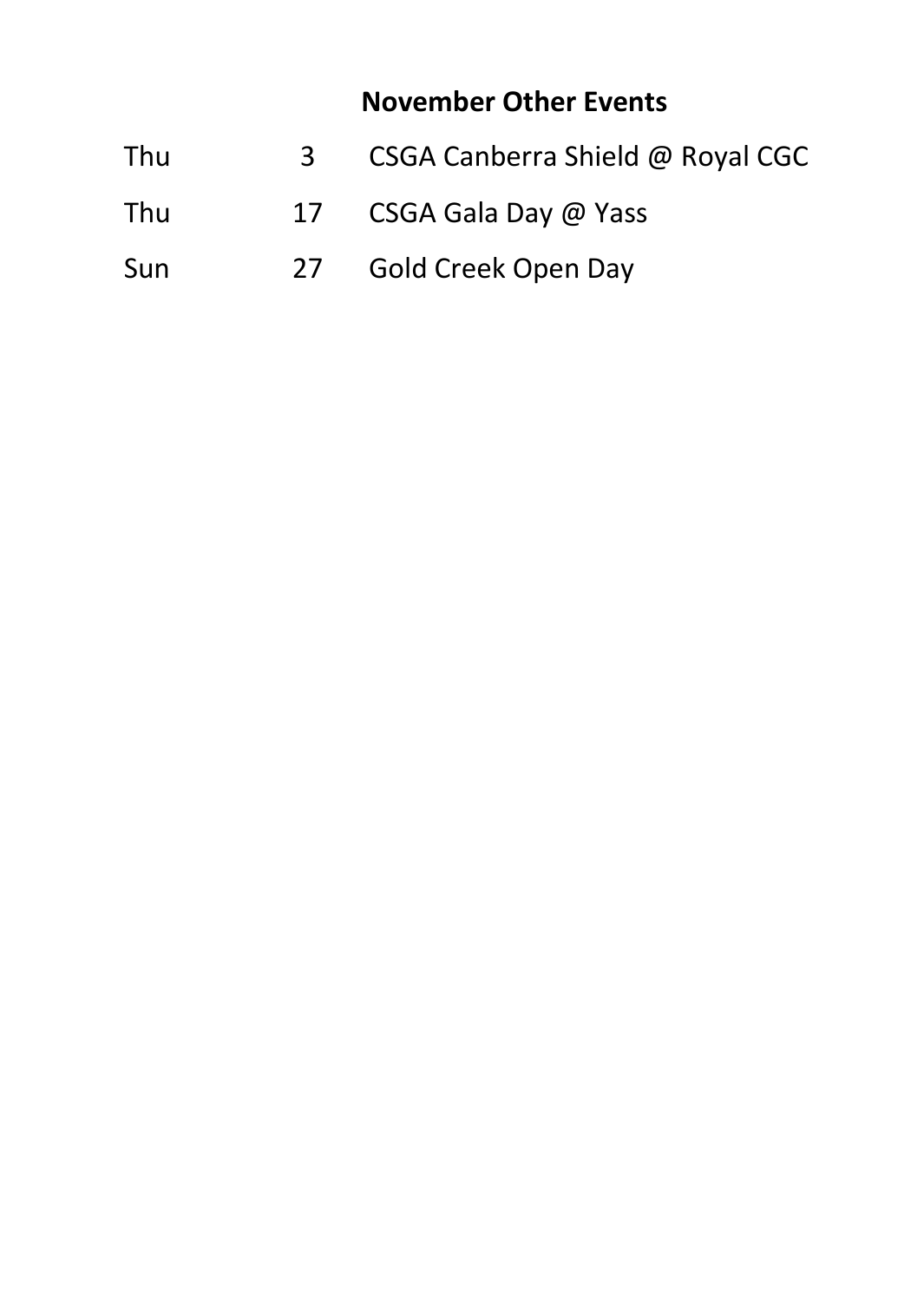#### **December 2022**

| Sat                              | 25 |       | <b>COURSE CLOSED - CHRISTMAS DAY</b>                                                 |  |  |
|----------------------------------|----|-------|--------------------------------------------------------------------------------------|--|--|
| Sat                              | 24 | Mixed | <b>Medley followed by Presentations</b><br>& BBQ Lunch<br><b>Stableford - Medlev</b> |  |  |
| Sat                              | 17 | Mixed | 4 Person Ambrose – Shotgun start –                                                   |  |  |
| 2022 Women competitions conclude |    |       |                                                                                      |  |  |
| Mon                              | 12 |       | Women Xmas Function - 9 hole social golf<br>(followed by annual presentations)       |  |  |
| Sat                              | 10 |       | Women Stableford                                                                     |  |  |
| Mon                              | 5. |       | Women Stroke - Mon Women Xmas Hamper                                                 |  |  |
| Sat                              | 3  |       | Women Stroke - Sat Women Xmas Hamper                                                 |  |  |

\*\* Mixed Stableford Medley competitions continue on Wednesday's, Saturday's & Sunday's - December 2022 and January\*\*

**Women competitions resume Feb: Sat 4h and Mon 6th 2023 Women's competitions resume Feb: Sat 4th and Mon 6th 2023**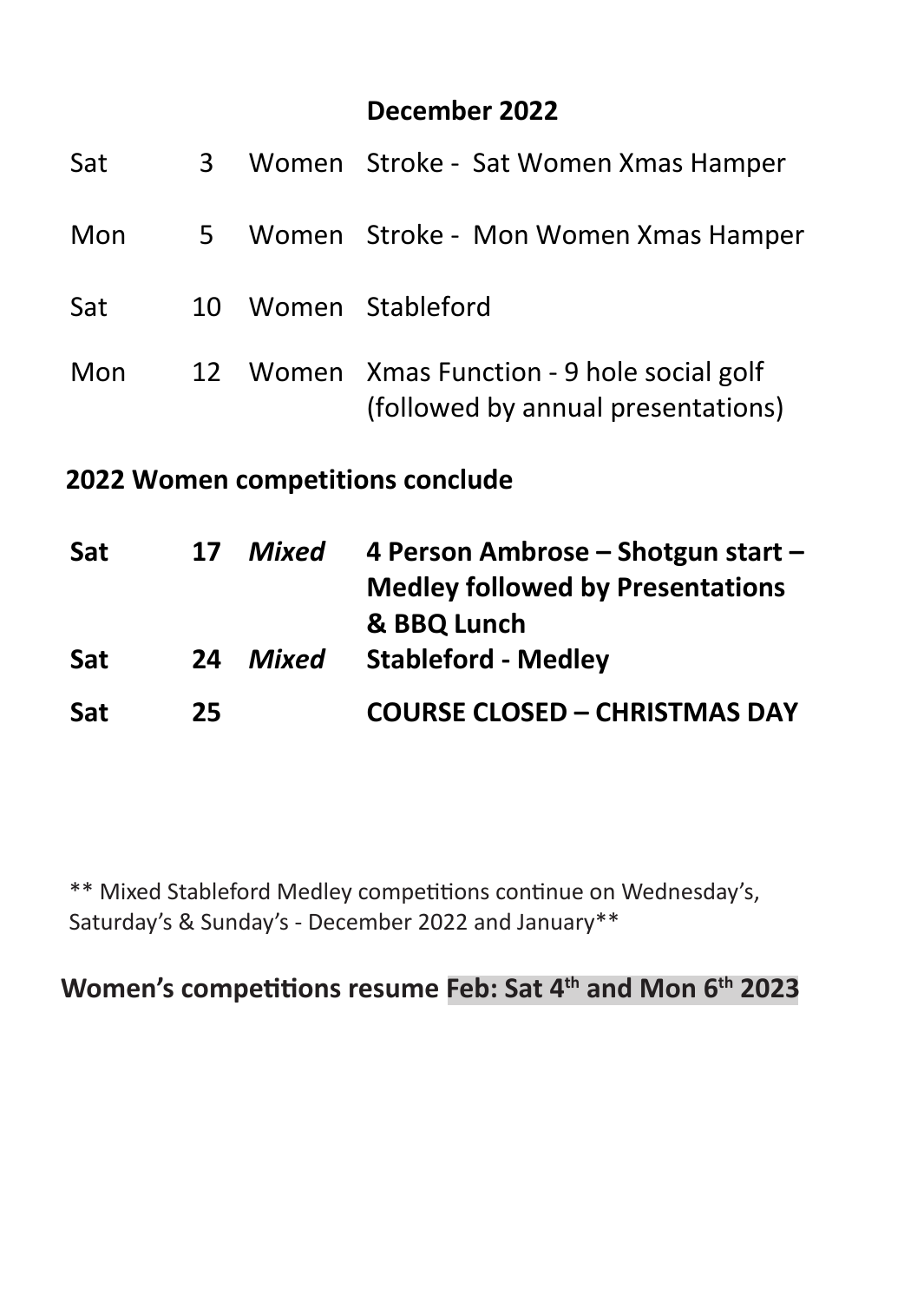**December Other Events December 2022 December Other Events**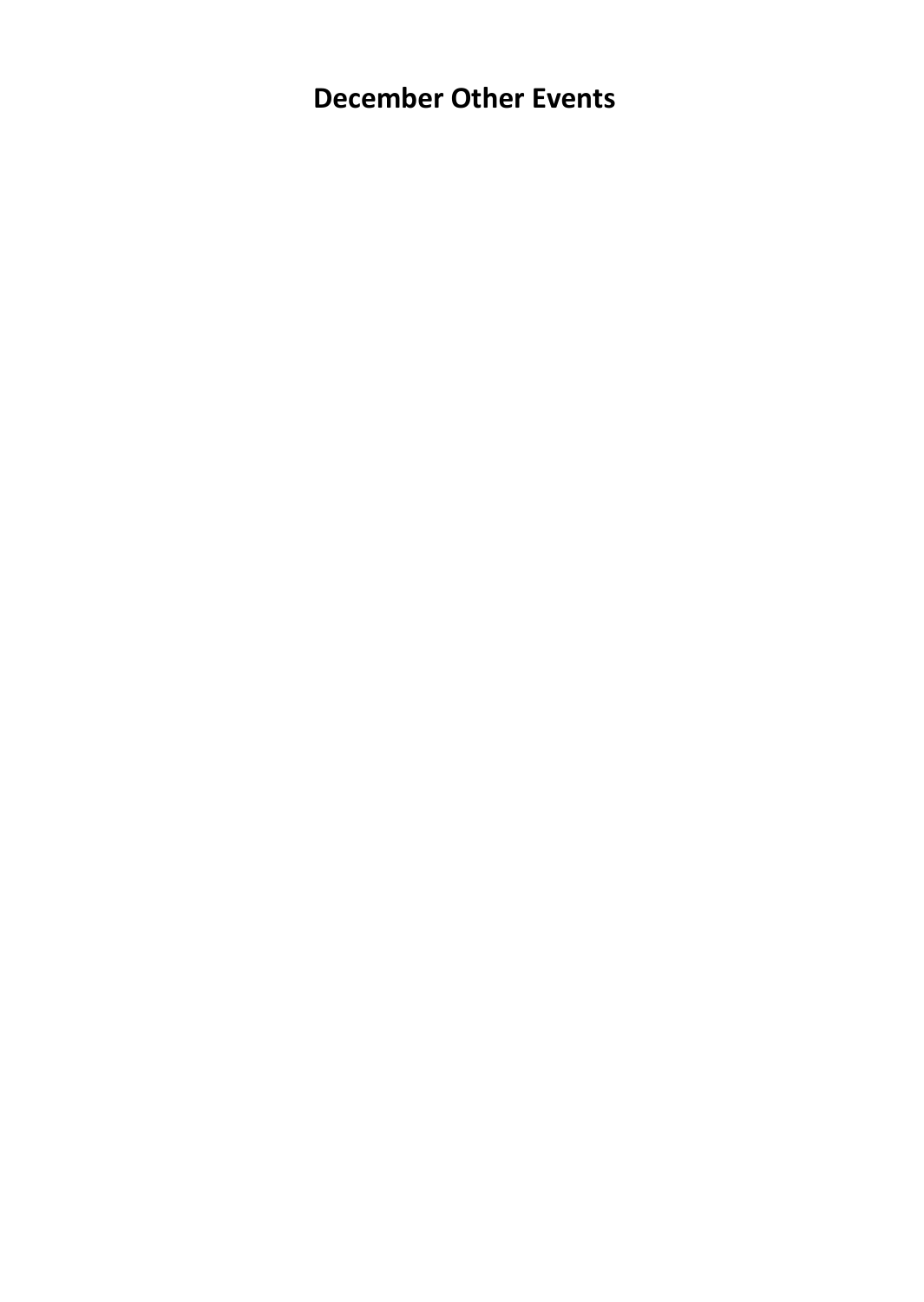# **WOMEN'S COMPETITIONS FORMATS**

# **Golf NSW Medal (WGNSW)**

Six stroke rounds of 18 holes between February and September. The winner in each division shall be the competitor returning the lowest net aggregate of three rounds. Nominate Saturday or Monday.

# **GOLFNSW Bowl**  overall winner best net score with the CSGA district. The CSGA district  $\mathbf{C}$  district. The CSGA district  $\mathbf{C}$  district. The CSGA district of  $\mathbf{C}$  district. The CSGA district of  $\mathbf{C}$  district

18 Hole 4BBB Stableford competition. To be played during the period January and September. Players are permitted to play in only one competition and must nominate prior to play. The event is open to midweek and weekend players. A club can only be represented by one team. Prior to the event collect the \$5 entry fee per player from all players wishing to enter the event

### **Mabel MacKenzie Brooch**

18 hole stoke event held in May for VWGA members. Nominate Saturday or Monday.

# **Kangaroo Cup Margaret Thomas – Shield for Veteran's Shield for Veteran's Shield for Veteran's Shield for Veteran's Shield for Veteran's Shield for Veteran's Shield for Veteran's Shield for Veteran's Shield for Veteran's**

An 18 hole Stableford club event, held over six rounds. between February and November. The winner is the player with the highest aggregate for their best three of the six rounds. Nominate Saturday or Monday.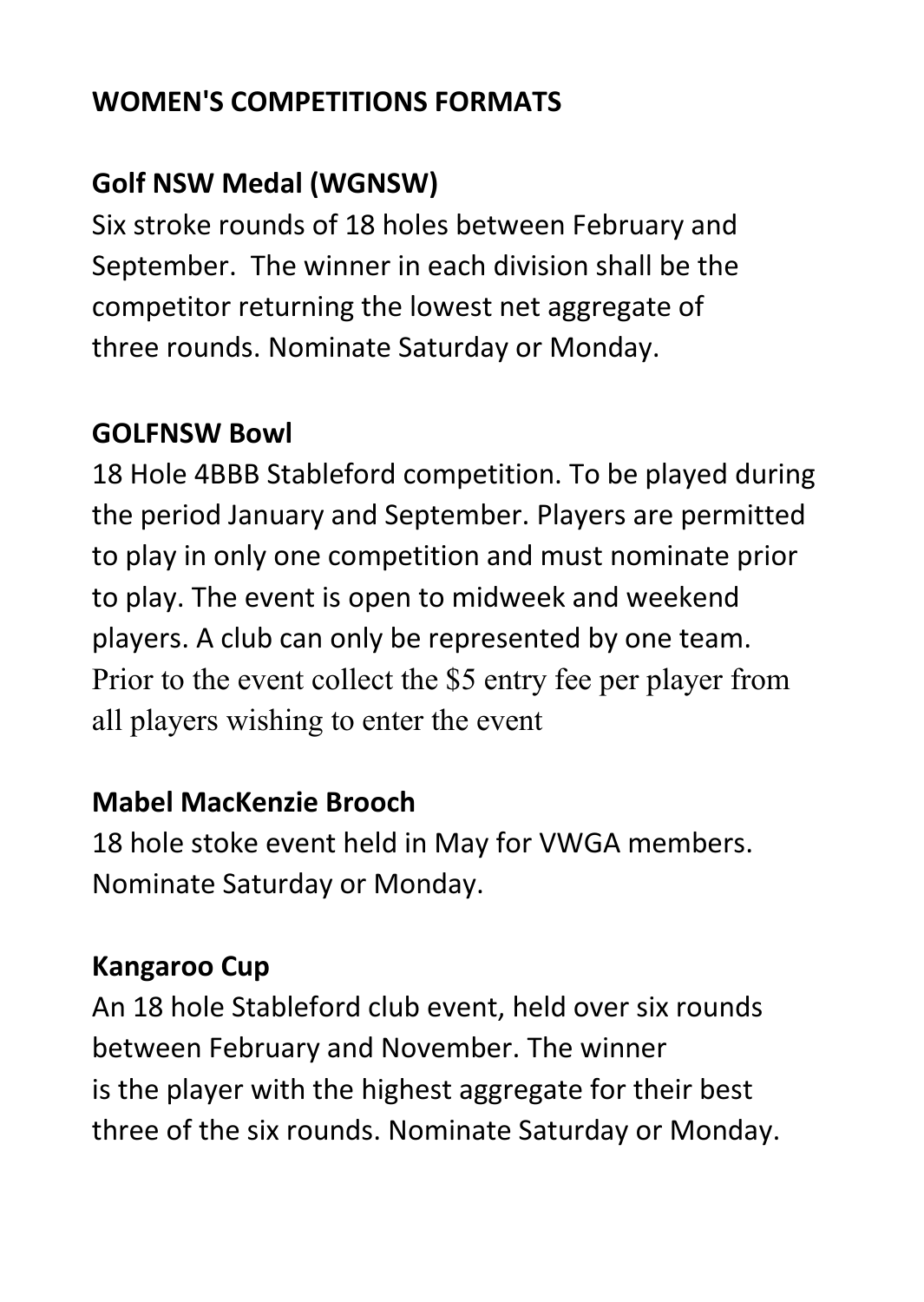# **VWGA Country Championships**

18 hole stoke event held in June for VWGA members. Nominate Saturday or Monday.

# September. The winner in each division shall be the **CSGA District Brooch**

An 18 hole stoke event played in conjunction with WGNSW medal in one of the three months stipulated. by CSGA. Best net score in three divisions, with **GOLFNSW Bowl** overall winner best net score within the CSGA district. Nominate Saturday or Monday.

# **Diabetes Trophy**

A CSGA charity competition. The three best net winners from each club compete for the trophy on the CSGA Open Day the following year. Nominate Saturday or Monday.

# **Mabel MacKenzie Brooch CSGA Canberra Shield**

Match play between Canberra clubs, with teams of eight players.

# **Margaret Thornton – Shield for Veteran's**

An 18 hole stroke event open to all VWGA members. The event is played in conjunction with the WGNSW Medal rounds, with the winner returning the best net aggregate of all six rounds. If no one plays all six rounds, the result is calculated over five rounds.